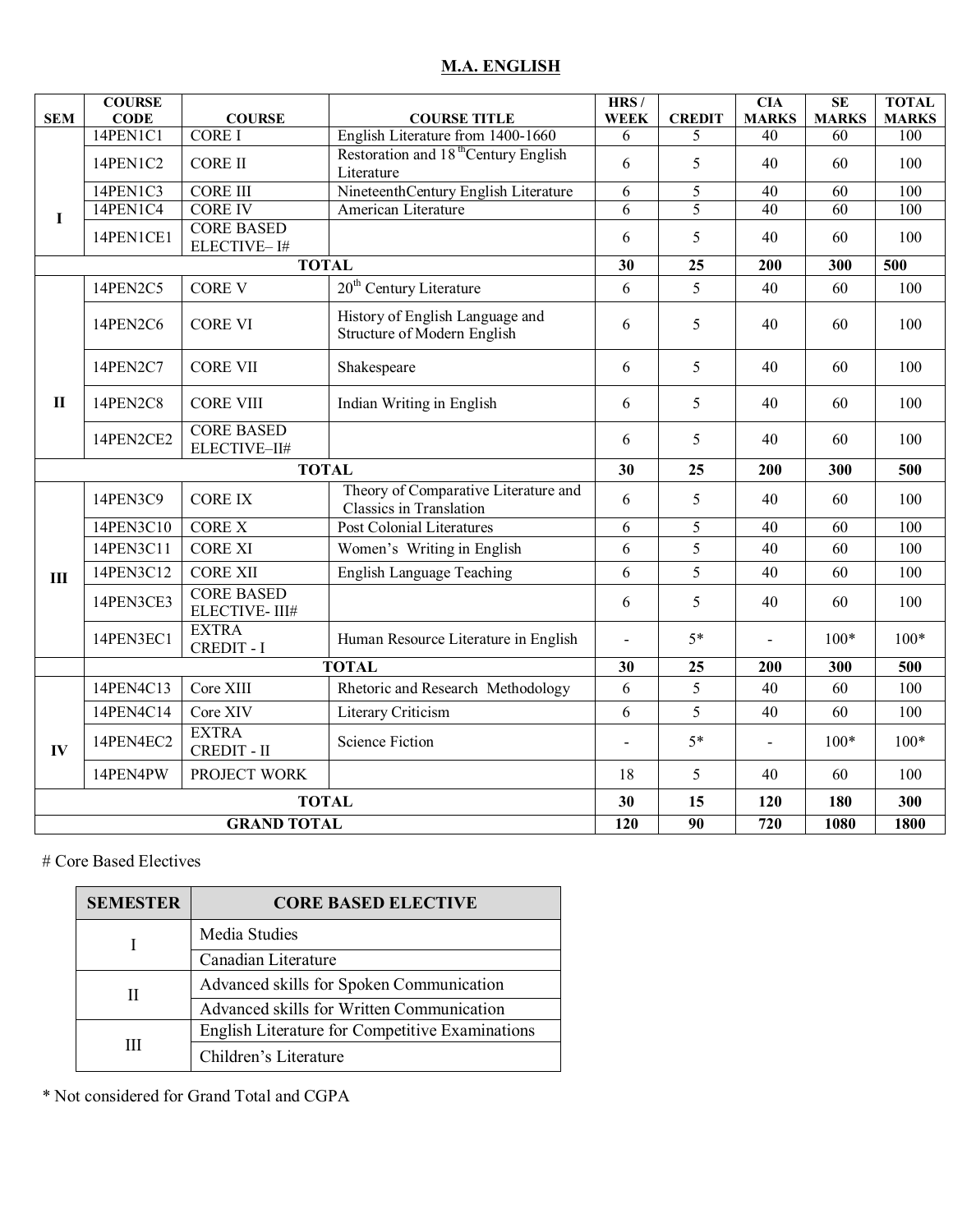# **SEMESTER – I : CORE – I**

# **ENGLISH LITERATURE FROM 1400 – 1660**

| <b>Course Code: 14PEN1C1</b> | <b>Max. Marks</b>         | $\cdot$ : 100 |
|------------------------------|---------------------------|---------------|
| Hours/Week: 6                | <b>Internal Marks: 40</b> |               |
| <b>Credits</b>               | <b>External Marks: 60</b> |               |

# **Objectives:**

- \* To introduce students to authors and their select works so that they get a first hand knowledge of the important literary works of the period.
- To stimulate further reading so as to obtain a fuller understanding of the evolution of literary forms and literary movements and other works.

|                            |                                         | 18 hours                                       |
|----------------------------|-----------------------------------------|------------------------------------------------|
| $\mathcal{L}^{\text{max}}$ | Prologue to the Canterbury Tales        |                                                |
| $\overline{\phantom{a}}$   | Epithalamion                            |                                                |
|                            |                                         | 18 hours                                       |
|                            | <b>Valediction: Forbidding Mourning</b> |                                                |
|                            | Affliction                              |                                                |
|                            | To His Coy Mistress                     |                                                |
|                            | The Retreat                             |                                                |
|                            |                                         | 18 hours                                       |
|                            | Of Studies, Of Friendship, Of Revenge,  |                                                |
|                            | Of Truth, Of Death                      |                                                |
|                            | The Book of Job                         |                                                |
|                            |                                         | 18 hours                                       |
|                            | The Spanish Tragedy                     |                                                |
|                            | The Duchess of Malfi                    |                                                |
|                            |                                         | 18 hours                                       |
| $\ddot{\cdot}$             | Dr. Faustus                             |                                                |
|                            | The Alchemist.                          |                                                |
|                            |                                         | (Modern Eng. Version by Nevil Coghil, Penguin) |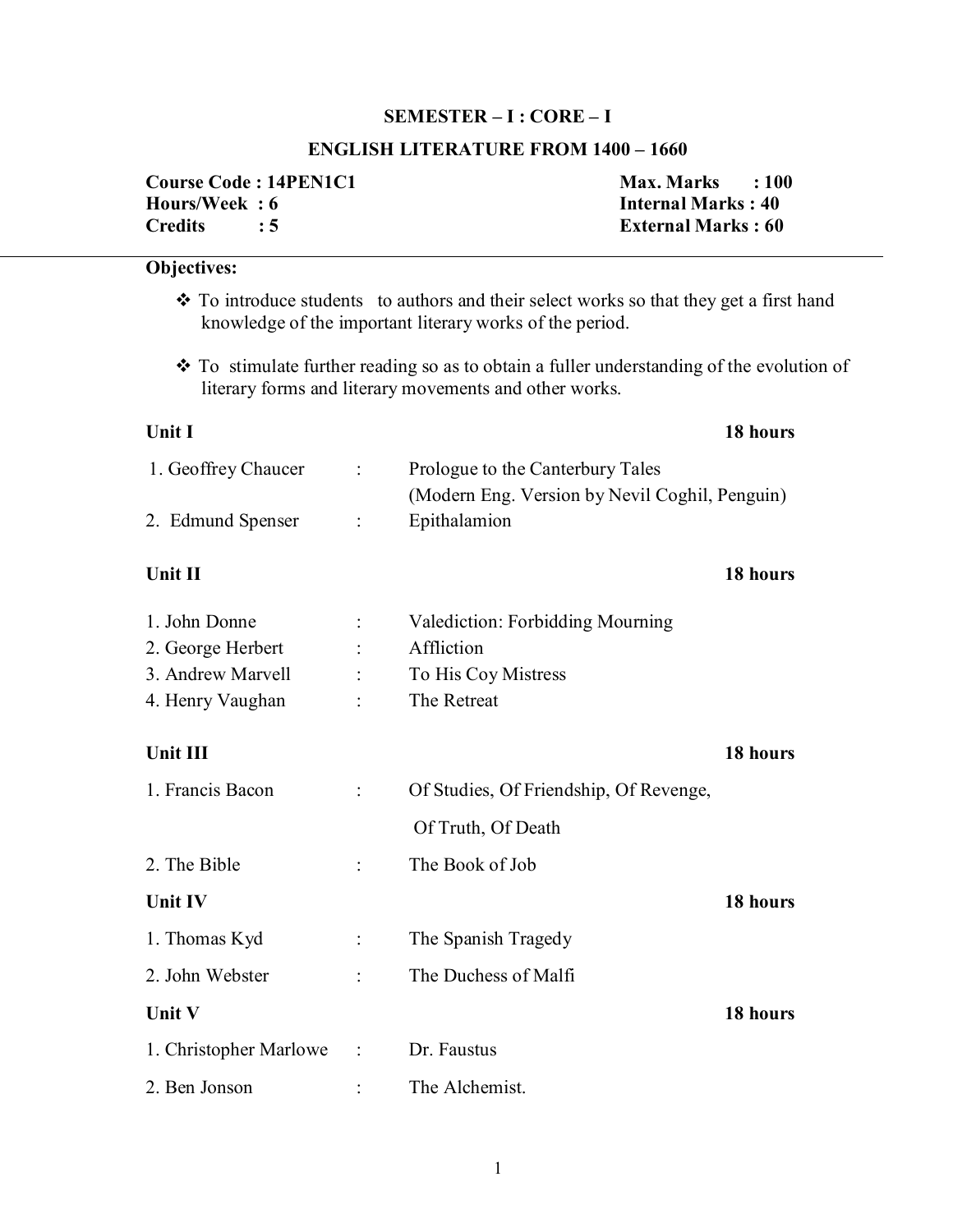# **SEMESTER – I : CORE – II**

# **RESTORATION AND 18th CENTURY ENGLISH LITERATURE**

| <b>Course Code: 14PEN1C2</b> | Max. Marks : 100          |  |
|------------------------------|---------------------------|--|
| Hours/Week: 6                | <b>Internal Marks: 40</b> |  |
| Credits : 5                  | <b>External Marks: 60</b> |  |

| <b>Objectives:</b>                                                             |                      |                                                                                                                                                                                                                                                                                                            |          |
|--------------------------------------------------------------------------------|----------------------|------------------------------------------------------------------------------------------------------------------------------------------------------------------------------------------------------------------------------------------------------------------------------------------------------------|----------|
|                                                                                |                      | ❖ To introduce students to authors and their select works so that they get a first hand<br>knowledge of the important literary works of the period.<br>❖ To stimulate further reading so as to obtain a fuller understanding of the evolution of<br>literary forms and literary movements and other works. |          |
| Unit I                                                                         |                      |                                                                                                                                                                                                                                                                                                            | 18 hours |
| John Milton                                                                    |                      | Paradise Lost (Book IX)                                                                                                                                                                                                                                                                                    |          |
| <b>Unit II</b><br>John Dryden<br>$\ddot{\phantom{a}}$<br><b>Alexander Pope</b> | Mac Flecknoe         | The Rape of the Lock – Cantos I & II                                                                                                                                                                                                                                                                       | 18 hours |
| Unit III                                                                       |                      |                                                                                                                                                                                                                                                                                                            | 18 hours |
| Joseph Addison & Sir Richard Steele                                            |                      |                                                                                                                                                                                                                                                                                                            |          |
|                                                                                | 1. Of the Club       |                                                                                                                                                                                                                                                                                                            |          |
|                                                                                |                      | 2. Character of Will Wimble                                                                                                                                                                                                                                                                                |          |
|                                                                                |                      | 3. Sir Roger at Church                                                                                                                                                                                                                                                                                     |          |
|                                                                                |                      | 4. Visit to Westminster Abbey                                                                                                                                                                                                                                                                              |          |
|                                                                                |                      | 5. Sir Roger at the Theatre                                                                                                                                                                                                                                                                                |          |
|                                                                                |                      | (Selections from 'The Coverley Papers', Deighton (ed) Mac Millan                                                                                                                                                                                                                                           |          |
| Unit IV                                                                        |                      |                                                                                                                                                                                                                                                                                                            | 18 hours |
| 1. William Congreve                                                            | $\ddot{\phantom{a}}$ | The Way of the World                                                                                                                                                                                                                                                                                       |          |
| 2. Oliver Goldsmith                                                            |                      | She Stoops to Conquer.                                                                                                                                                                                                                                                                                     |          |
| Unit V                                                                         |                      |                                                                                                                                                                                                                                                                                                            | 18 hours |
| 1. Henry Fielding                                                              |                      | Tom Jones                                                                                                                                                                                                                                                                                                  |          |

2. Samuel Richardson : Pamela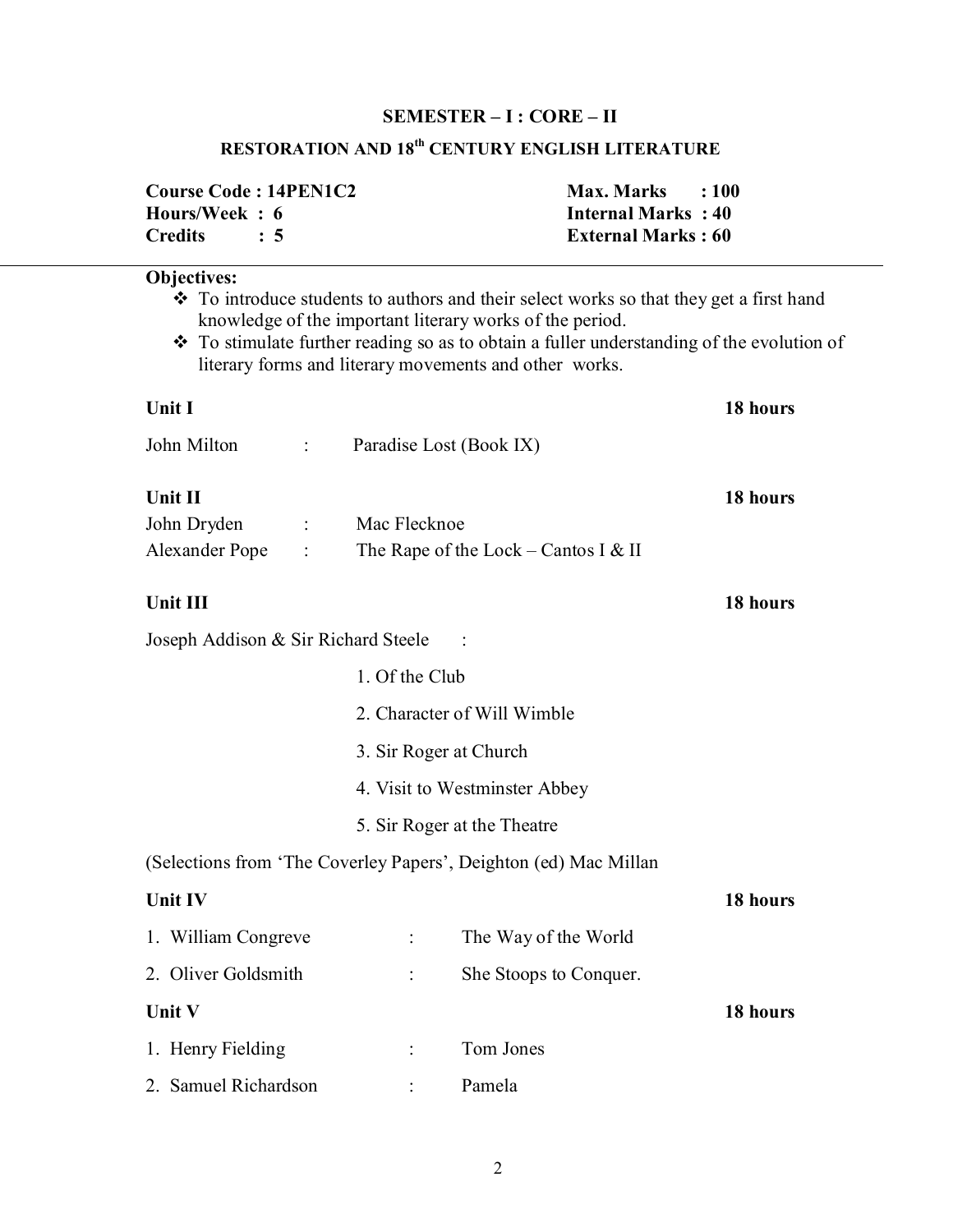# **SEMESTER – I : CORE – III NINETEENTH CENTURY ENGLISH LITERATURE**

| <b>Course Code: 14PEN1C3</b> |     |
|------------------------------|-----|
| Hours/Week: 6                |     |
| <b>Credits</b>               | : 5 |

**Course Code : 14PEN1C3 Max. Marks : 100 Internal Marks : 40 External Marks: 60** 

# **Objectives:**

- \* To introduce students to select authors and their select works so that they get firsthand knowledge of the important literary works of the period.
- To stimulate further reading so as to obtain a fuller understanding of the evolution of literary forms and literary movements and other works.

| <b>Unit I (Romantic Poetry)</b>   |                              |                                           | 18 hours |         |
|-----------------------------------|------------------------------|-------------------------------------------|----------|---------|
| 1. William Wordsworth             |                              | Tintern Abbey                             |          |         |
| 2. Samuel Taylor Coleridge -      |                              | The Rime of Ancient Mariner.              |          |         |
| 3. John Keats                     |                              | Ode to a Nightingale                      |          |         |
| 4. Percy Bysshe Shelley           |                              | Ode to a Skylark                          |          |         |
| Unit II (Victorian Poetry)        |                              |                                           | 18 hours |         |
| 1. Alfred Lord Tennyson           | $\qquad \qquad \blacksquare$ | <b>Ulysses</b>                            |          |         |
| 2. Robert Browning                |                              | Fra Lippo Lippi                           |          |         |
| 3. Matthew Arnold                 |                              | Dover Beach.                              |          |         |
| 4. Dante Gabriel Rossetti         |                              | The Blessed Damozel                       |          |         |
| Unit III (Prose)                  |                              |                                           | 18 hours |         |
| 1. Charles Lamb                   |                              | A Bachelor's Complaint of the Behavior of |          | Married |
|                                   |                              | Couple.                                   |          |         |
| 2. William Hazlitt                | $\overline{\phantom{a}}$     | The Indian Jugglers.                      |          |         |
| 3. Thomas Carlyle                 |                              | Hero as Poet                              |          |         |
| <b>Unit IV (Romantic Fiction)</b> |                              |                                           | 18 hours |         |
| 1. Sir Walter Scott               | $\overline{\phantom{0}}$     | The Heart of Midlothian                   |          |         |
| 2. Jane Austen                    |                              | Sense and Sensibility                     |          |         |
| Unit V (Victorian Fiction)        |                              |                                           | 18 hours |         |
| 1. George Eliot                   |                              | Mill on the Floss                         |          |         |
| 2. Charles Dickens                |                              | <b>Hard Times</b>                         |          |         |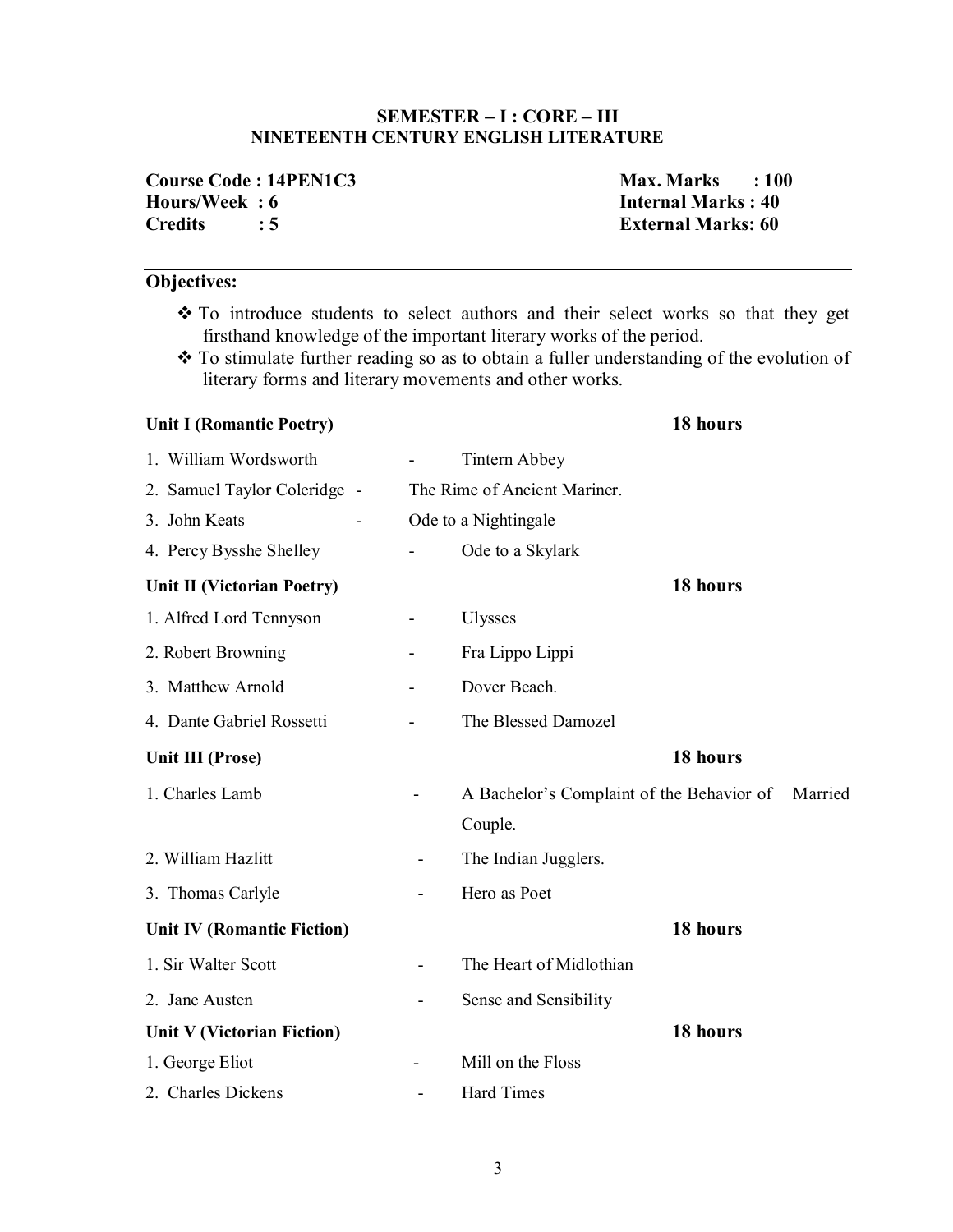### **SEMESTER - I : CORE – IV**

# **AMERICAN LITERATURE**

**Course Code: 14PEN1C4 Max. Marks : 100 Hours/Week : 6 Internal Marks : 40 Credits : 5 External Marks: 60**

# **Objectives**

- \* To introduce the students to the world of American life and culture and provide an outline knowledge of various aspects of American Literature.
- To provide an idea of its vital links with the British Literature and the influence it received from British Literature.
- To make the students understand the influence of American literature on the literature of other countries.

| Unit I                    | 18 hours                          |
|---------------------------|-----------------------------------|
| 1. Walt Whitman           | Passage to India                  |
| 2. Emily Dickinson        | A Bird Came Down the Walk.        |
| 3. Robert Frost           | <b>West Running Brook</b>         |
| <b>Unit II</b>            | 18 hours                          |
| 1. Archibald Mac Leish    | <b>Reasons for Music</b>          |
| 2. Edward Estlin Cummings | Somewhere I Have Never Travelled  |
| 3. Maya Angelou           | A Plagued Journey                 |
| Unit III                  | 18 hours                          |
| 1. Henry David Thoreau    | Civil Disobedience                |
| 2. Edgar Allan Poe        | The Philosophy of Composition.    |
| Unit IV                   | 18 hours                          |
| 1. Eugene O'Neill         | The Emperor Jones                 |
| 2. Tennessee Williams     | A Street Car Named Desire         |
| Unit V                    | 18 hours                          |
| 1. Mark Twain             | The Adventures of Hucklebury Finn |
| 2. Tony Morrison          | The Bluest Eye.                   |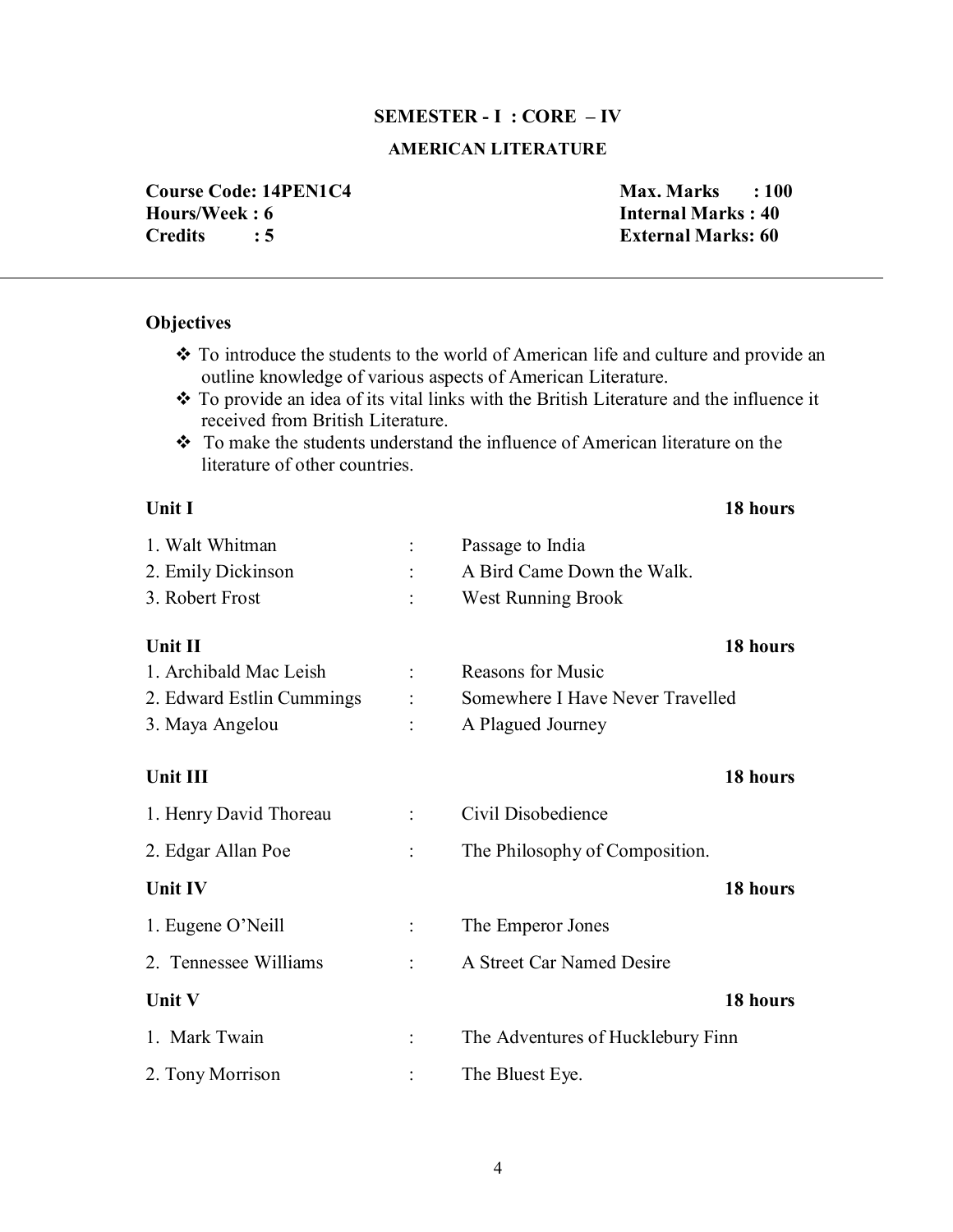# **SEMESTER – I : CORE BASED ELECTIVE - I MEDIA STUDIES**

**Course Code : 14PEN1CE1** Max. Marks : 100 **Hours/Week : 6 Internal Marks : 40 Credits : 5 External Marks: 60**

# **Objectives:**

- $\div$  To initiate the students in the field of mass media.
- To help them learn the different forms of communication and information through mass media.
- To make the students learn to use the language suited for mass communication.

# **lntroduction to Mass Communication:**

Definition - Need - Forms - Elements - Process- Language Vs Information- Types of Barriers- How to Overcome Barriers- Feedback.

Mass Media- Classification - Functions - Theories - Uses.

# **Unit II** 18 hours

# **Print Media:**

Growth and Development of Print Media in India – Before and after Emergency.

News - Definition, Values, Types, Sources, News Agencies.

Reporting - Role of a Reporter, Types, Ethics of Reporting News And Views - Editorial,

Review, Article, Column, Middle, Letter to the Editor.

Advertising in Print Media

# **Unit III** 18 hours

# **Radio:**

Development of Radio Broadcast in India.

All India Radio Services - The National Service, The Regional Services,

The Vividh Bharati Services, External Services, AM & FM Stations.

Radio Programmes - News Bulletins, Radio Drama, Newsreels, Quiz, Music, Talks, Educational Programmes, Programmes for Children. Advertisements on Radio.

# **Unit I** 18 hours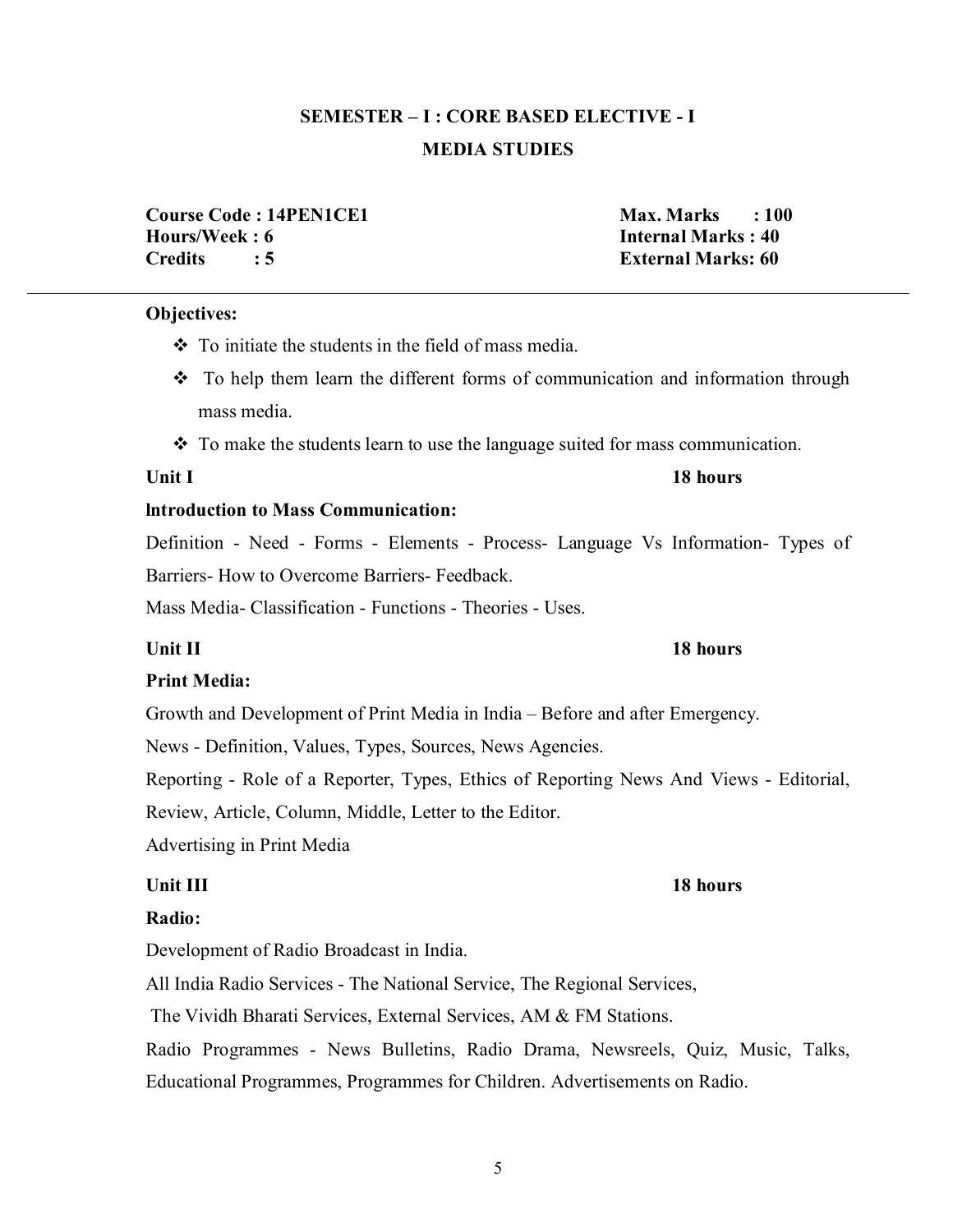# **Unit IV** 18 hours

# **Television:**

Development of Television in India- Types of Programmes - Newscast, Interview, Documentaries, Entertainment, Programmes for Children, Women and Farmers - Commercial and Sponsored Programmes - Soap Opera. Advertisements in Television. Cable Television Networks, Satellite TV Channels. Ethics of Telecasting.

### Unit- V 18 hours

### **Film and Photo Journalism:**

Development of Cinema in India.

Types - Documentaries, Art Film, Short Film, Parallel, Newsreel, Experimental Film, Commercial Film.

Impact of Cinema - Ethics of Cinema - Censorship. Film Appreciation.

Photo Journalism: Definition - Nature of News Photography- Use of Imagination in Photography.

Introduction to Information Superhighway.

### **Prescribed Book:**

Mass Communication in India: Keval J Kumar. Jaico Publishing House.

### **References:**

1. Media and Mass Communication - An introduction: Shymali Bhattacharjee.

Kanishka Publishers.

 2. Modern Journalism Reporting & Writing: Dewakar Sharma. Deep and Deep Publications.

3. Mass Communication and journalism in India: D.S.Mehta. Allied Publishers 5. Radio and

TV journalism: Jan R Hakemulder, Fay AcDe Jonge, P.P.Singh.

Anmol Publications.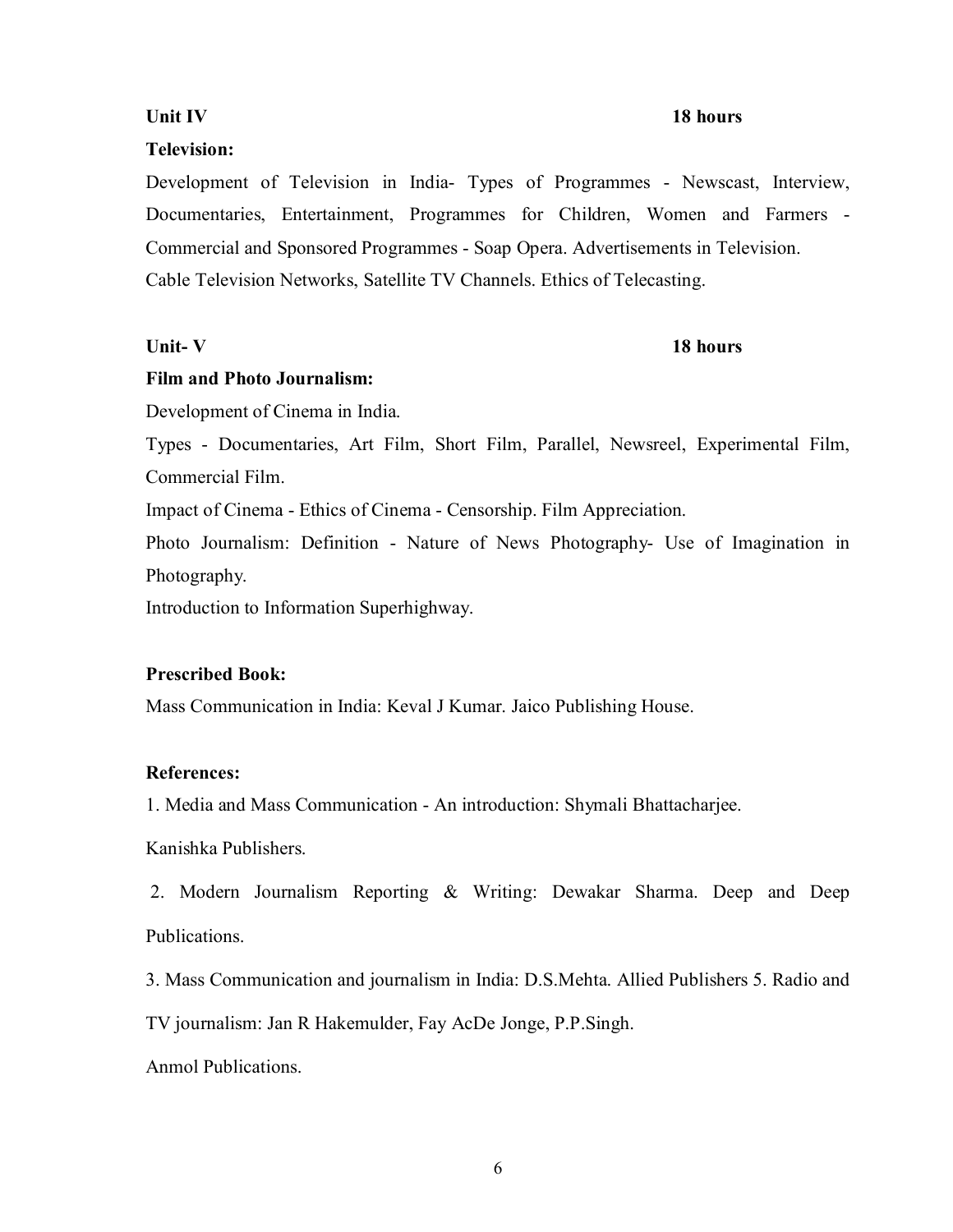# **SEMESTER – II : CORE – V 20th CENTURY LITERATURE**

**Course Code : 14PEN2C5 Max. Marks : 100 Hours/Week : 6 Internal Marks : 40 Credits : 5 External Marks: 60**

# **Objectives:**

 $\cdot \cdot$  To introduce students to select authors and their select works so that they get a first hand knowledge of the important literary works of the period. \* To stimulate further reading so as to obtain a fuller understanding of the evolution of literary forms and literary movements and other works. **Unit I 18 hours** 1. Gerald Manley Hopkins - The Windhover 2. Thomas Stearns Eliot - The Waste Land 3. William Butler Yeats - Sailing to Byzantium.

# **Unit II** 18 hours

| 1. Dylan Thomas      | <b>Contract Contract State</b> | Do not go Gentle into that good Night |  |
|----------------------|--------------------------------|---------------------------------------|--|
| 2. Wystan Hugh Auden | $\sim$ 100 $\mu$               | In Memory of W.B. Yeats.              |  |
| 3. Ted Hughes        | $\overline{\phantom{a}}$       | The Thought Fox.                      |  |

# **Unit III** 18 hours

| 1. Alfred George Gardiner   | $\sim 100$ km s $^{-1}$ | Umbrella Morals.                  |
|-----------------------------|-------------------------|-----------------------------------|
| 2. Gilbert Keith Chesterton | $\sim$ 100 $\mu$        | On Running after One's Hat        |
| 3. George Orwell            | $\sim$                  | Politics and the English Language |

# **Unit IV** 18 hours

| 1. Thomas Stearns Eliot | $\overline{\phantom{0}}$ | The Cocktail Party                        |
|-------------------------|--------------------------|-------------------------------------------|
| 2. Harold Pinter        | ۰                        | The Birthday Party                        |
| <b>Unit V</b>           |                          | 18 hours                                  |
| 1. James Joyce          |                          | The Portrait of the Artist as a Young Man |
| 2. Joseph Conrad        |                          | Lord Jim                                  |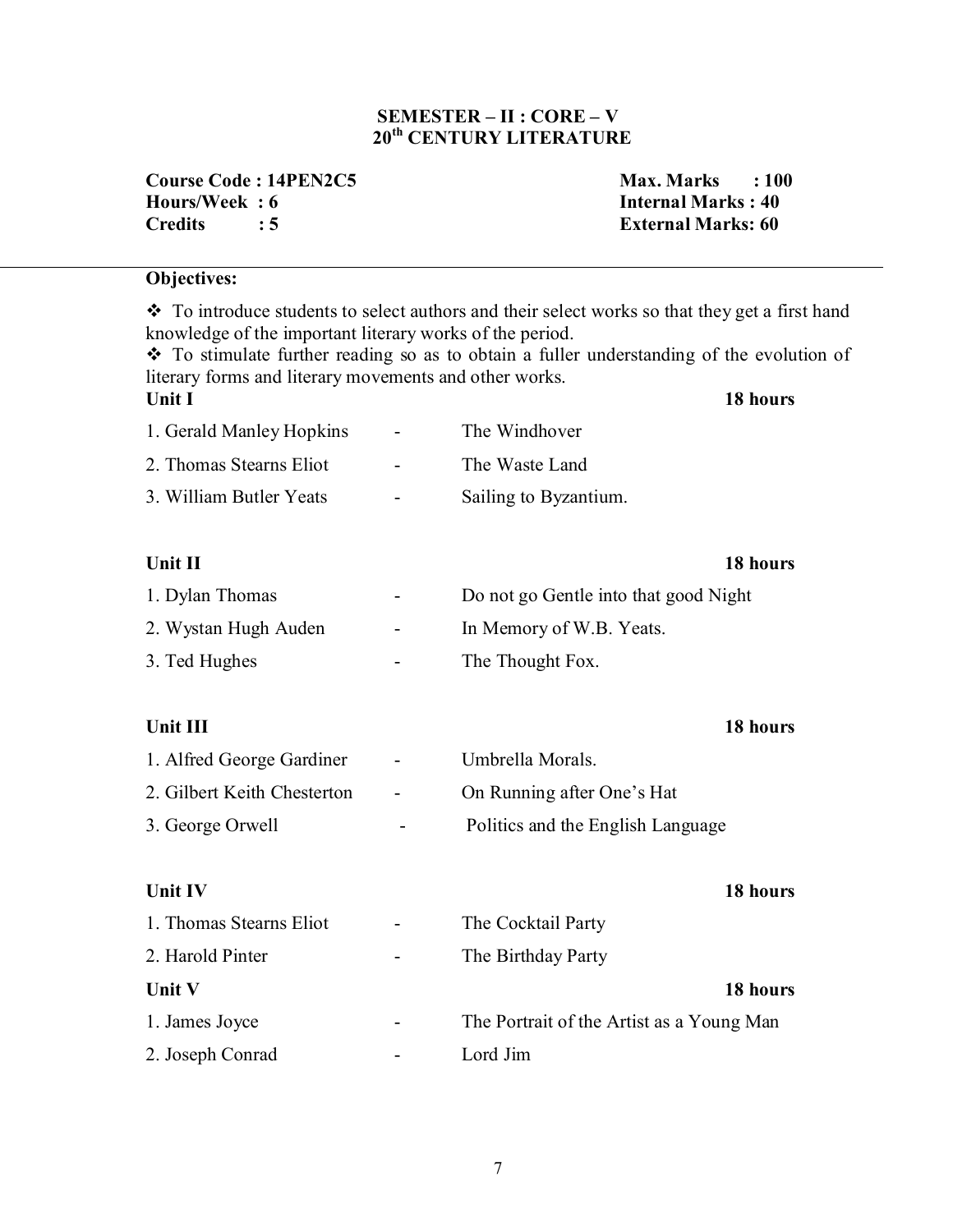### **Semester – II : CORE COURSE – VI**

### **HISTORY OF ENGLISH LANGUAGE AND STRUCTURE OF**

### **MODERN ENGLISH**

**Hours/Week : 6 Internal Marks : 40 Credits : 5 External Marks: 60**

**Course Code : 14PEN2C6 Max. Marks : 100** 

### **Objectives**

- $\div$  To make the students understand the impact of the historical and sociological factors in the growth of the English language.
- \* To make the students understand the numerous changes phonological, morphological, syntactical, semantic, and those in spelling - that have taken place in the language through the ages.
- To make the students understand the various processes in the enrichment of vocabulary.
- \* To provide the students with an in-depth knowledge of the phonology of the English language.
- To give the students an in-depth knowledge of the morphological and syntactical structure of the language.

### **The History of English Language**

# **Unit I** 18 hours

1. Impact of the Renaissance and the Reformation on the growth of the English

Language.

2. Spelling Reform

3. The growth of vocabulary

# **Unit II** 18 hours

- 1. The Rise and Growth of Standard English
- 2. American English
- 3. Indian English

# **Phonetics**

- 1. Classification and description of English speech Sounds
- 2. Phoneme and allophone

**Unit III** 18 hours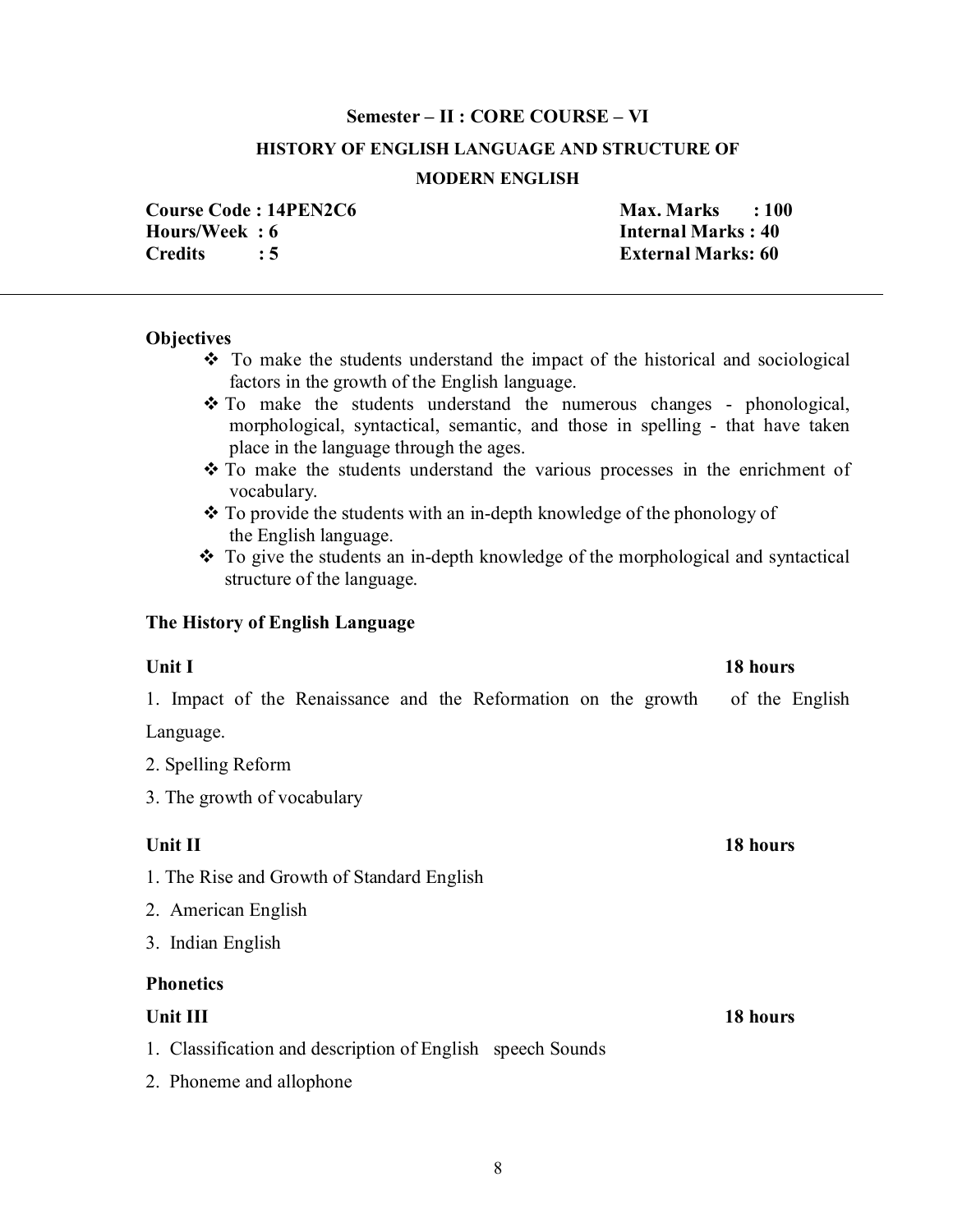| Unit IV |    | 18 hours                                                                |
|---------|----|-------------------------------------------------------------------------|
|         |    | 1. Features of Connected Speech Syllable: Stress - Strong and Weak      |
|         |    | forms - Intonation                                                      |
|         |    | 2. Assimilation, Elision, Prosodic features and Paralinguistic features |
|         |    | 3. Transcription                                                        |
|         |    | 4. Structure of English                                                 |
| Unit V  |    | 18 hours                                                                |
|         | 1. | Free and Bound Morphemes                                                |
|         | 2. | Inflexion and Derivation                                                |
|         | 3. | Immediate Constituent Analysis.                                         |
|         | 4. | An introduction to TG Grammar:                                          |

# **Prescribed Books:**

| 1. F.T. Wood: An Outline History of the English Language |
|----------------------------------------------------------|
|----------------------------------------------------------|

2. T. Balasubramanian: A Textbook of English Phonetics for Indian

Students

3. Palmer: Grammar.

# **References:**

- 1. C.L. Wren: The English Language
- **2.** Daniel Jones: Outline of English Phonetics
- 3. David Crystal: Sentence and its parts
- 4. Barbara Strang: Modern English Structure
- 5. Jacobs and Rosenbaum: English Transformational Grammar.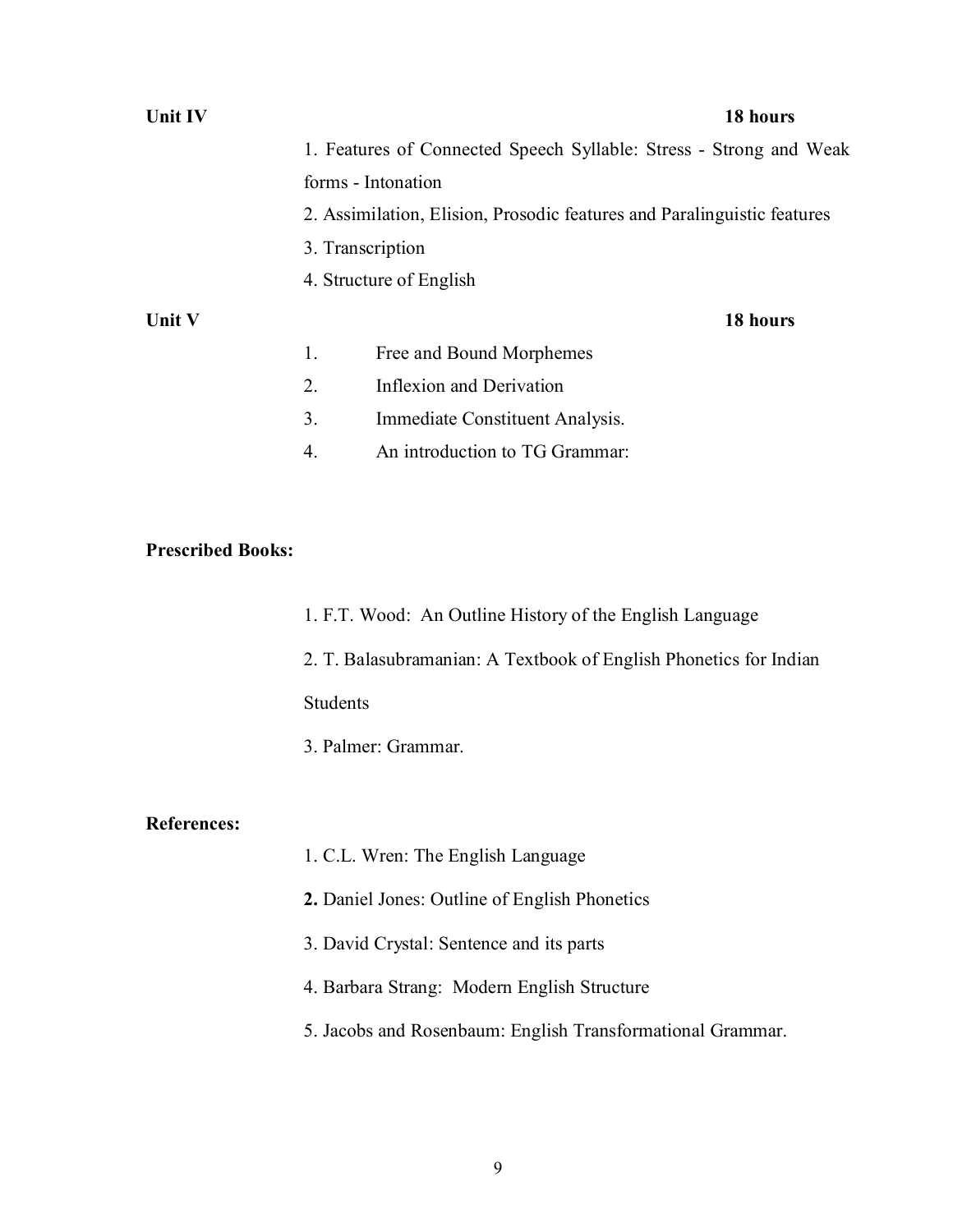# **SEMESTER – II : CORE - VII**

### **SHAKESPEAR**E

| Course Code: 14PEN2C7 |     |
|-----------------------|-----|
| Hours/Week: 6         |     |
| <b>Credits</b>        | : 5 |

**Course Code : 14PEN2C7 Max. Marks : 100 Internal Marks : 40 External Marks: 60** 

# **Objectives:**

\* To make the students understand the greatness of Shakespeare as a master craftsman in the genre.

--------------------------------------------------------------------------------------------------------

- \* To help them appreciate the original and creative use of language.
- \* To make the students read, enjoy and appreciate the poetry in his plays. To help them understand the working of the human minds and their numerous emotions from a study of Shakespeare's myriad characters.

| Unit $I$ : |                | Much Ado about Nothing                    | 18 hours |
|------------|----------------|-------------------------------------------|----------|
| Unit II :  |                | Romeo and Juliet                          | 18 hours |
| Unit III : |                | Othello                                   | 18 hours |
|            |                |                                           | 18 hours |
| Unit IV :  |                | Richard I I                               |          |
|            |                |                                           | 18 hours |
| Unit V     | $\mathbb{R}^n$ | General Shakespeare                       |          |
|            |                | Shakespeare's Theatre and Audience<br>(i) |          |
|            |                | Shakespeare's Criticism<br>(ii)           |          |
|            |                | (iii) Shakespeare as a Sonneteer          |          |
|            |                | (iv) Shakespeare's Imagery                |          |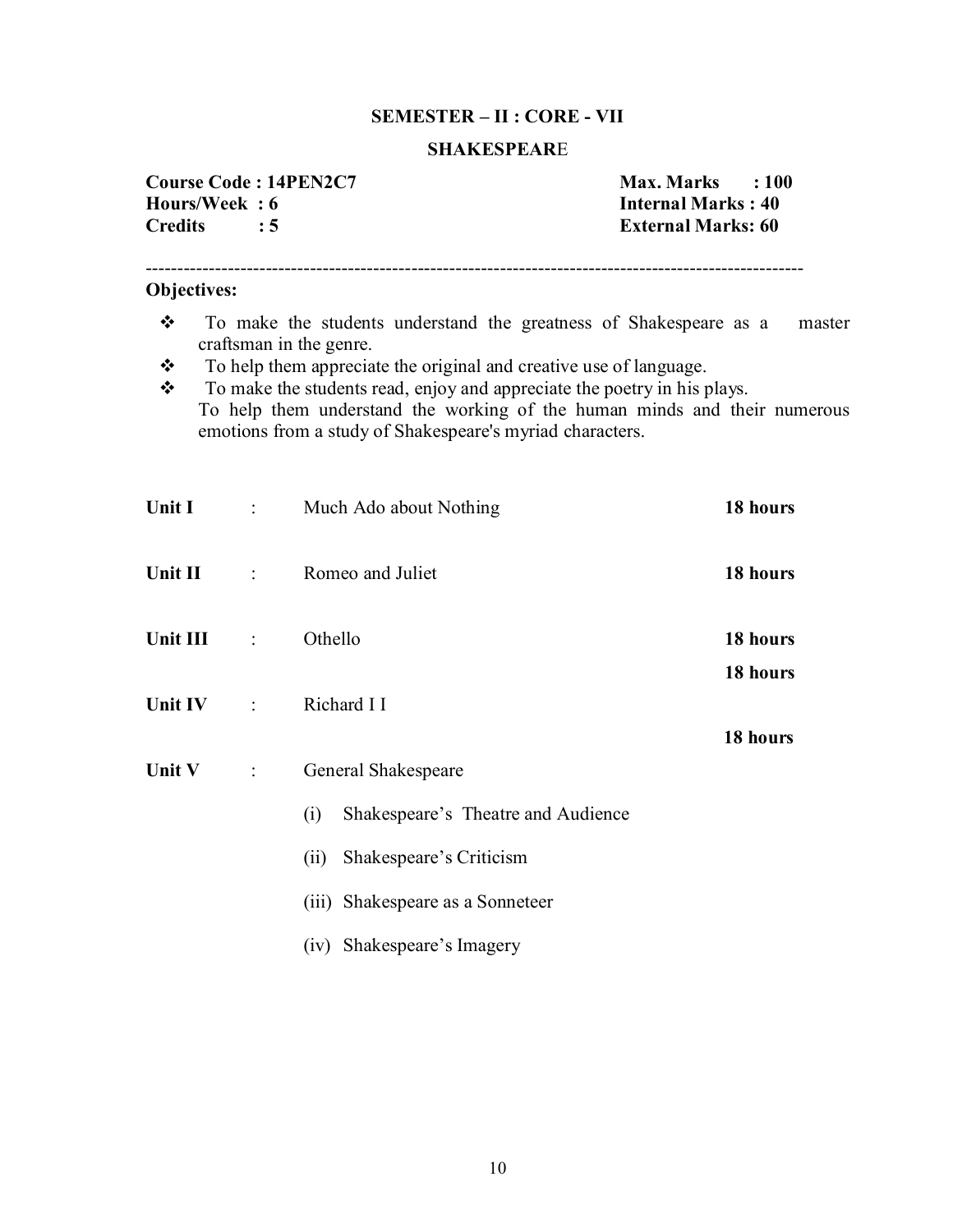### **SEMESTER – II : CORE– VIII**

# **INDIAN WRITING IN ENGLISH**

**Course Code : 14PEN2C8 Max. Marks : 100 Hours/Week : 6 11.1 Internal Marks : 40 Internal Marks : 40 Internal Marks : 40 Internal Marks : 40 Internal Marks : 40 Internal Marks : 60 Internal Marks : 60 Internal Marks : 60 Internal Marks : 60 Internal Marks : 60 I** 

**External Marks: 60** 

# **Objectives:**

- $\cdot$  To familiarize the students with the major Indian writers writing in English and their important literary works.
- \* To make the students understand the evolution of this group of literary works as products in the context of India's problematic relations with the English race and language.
- \* To inculcate in the students great respect and admiration for that which is Indian.

| Unit I                    | 18 hours                               |
|---------------------------|----------------------------------------|
| 1. Toru Dutt              | Lakshman, The Casuarina Tree           |
| 2. Sri Aurobindo          | Tiger and the Deer, The Trojan War     |
| 3. Sarojini Naidu         | Summer Woods.                          |
| Unit II                   | 18 hours                               |
| 1. Kamala Das             | The Old Play House,                    |
|                           | A Hot Noon in Malabar.                 |
| 2. R. Parthasarathy       | A River, The Last of the Princess.     |
| 3. Nissim Ezekiel         | Background, Casually                   |
| Unit III                  | 18 hours                               |
| 1. Girish Karnad          | Tale - Danda                           |
| 2. Mahesh Dattani         | Tara.                                  |
| <b>Unit IV</b>            | 18 hours                               |
| 1. Gopal Krishna Gokhale  | The Elevation of the Depressed Classes |
| 2. Sri Aurobindo          | Is India Civilized?                    |
| 3. Dr. A.P.J. Abdul Kalam | Orientation (Wings of Fire)            |
| <b>Unit V</b>             | 18 hours                               |
| 1. Khushwant Singh        | The Train to Pakistan.                 |
| 2. Anita Desai            | Cry, the Peacock                       |
|                           |                                        |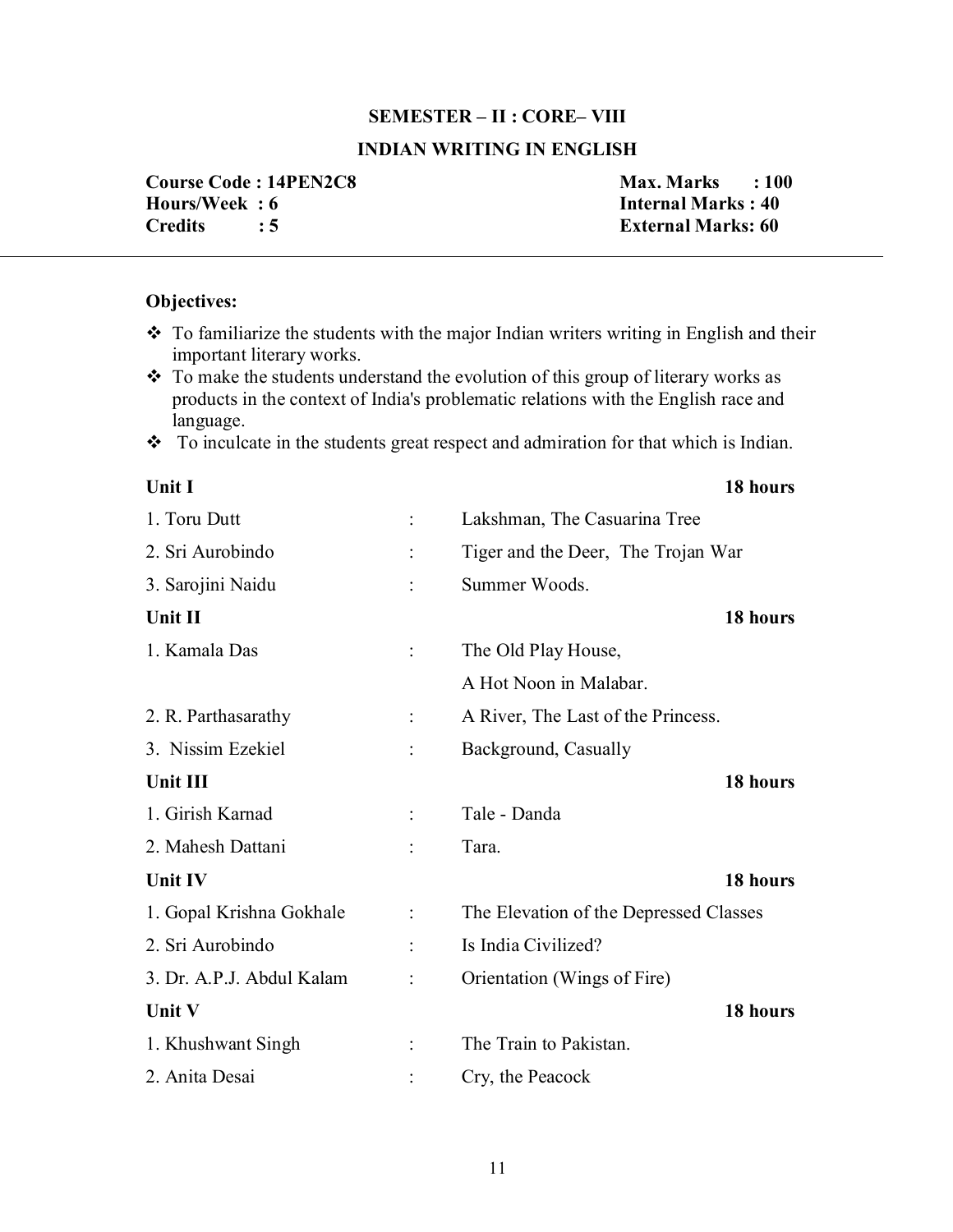### **SEMESTER – II : CORE BASED ELECTIVE - II**

### **ADVANCED SKILLS FOR SPOKEN COMMUNICATION**

|                | <b>Course Code : 14PEN2CE2</b> | $Max. Marks$ : 100        |  |
|----------------|--------------------------------|---------------------------|--|
| Hours/Week : 6 |                                | Internal Marks: 40        |  |
| Credits        |                                | <b>External Marks: 60</b> |  |

# **Objectives:**

 To make the students understand the advanced skills used in Spoken Communication.

\* To help them understand the importance of overall development of personality.

## **Unit I – Grammar 18 hours**

Tenses – Voices – Concord – Infinitives – Gerunds and Participles –

Words often confused and misused – Idioms and Phrases – Clauses –

Type of Sentences.

# **Unit II - Conversation in Select Contexts 18 hours**

 Introductions, Permission, Request, Offer, Greetings, Sympathy. Apology, Suggestion, Persuasion, Telephonic Conversation, Complaint, Warning, Gratitude.

### **Unit III – Public Speaking 18 hours**

 Welcome Speech – Introducing Guests – Vote of Thanks – Speech on Current topics like Use of Cell phones, Beauty Contests, Pollution, etc.,

| Unit IV – Personality Development | 18 hours |
|-----------------------------------|----------|
|-----------------------------------|----------|

 Soft Skills – International Body language – Goal Setting – Positive Attitude – Emotional Intelligence, Leadership Qualities – Problem Solving – Human Values

# **Unit V – Communication for Career 18 hours**

Preparing a C.V. – Group Discussion – Interviews – Standard, Panel,

Walk-in, Group, Stress, Mock Interviews (Practice)

## **References:**

1. Dr. T.M. Farhathullah: A Hand book of GRE.

2. Dr. T.M. Farhathullah: Communication Skills for Under Graduates.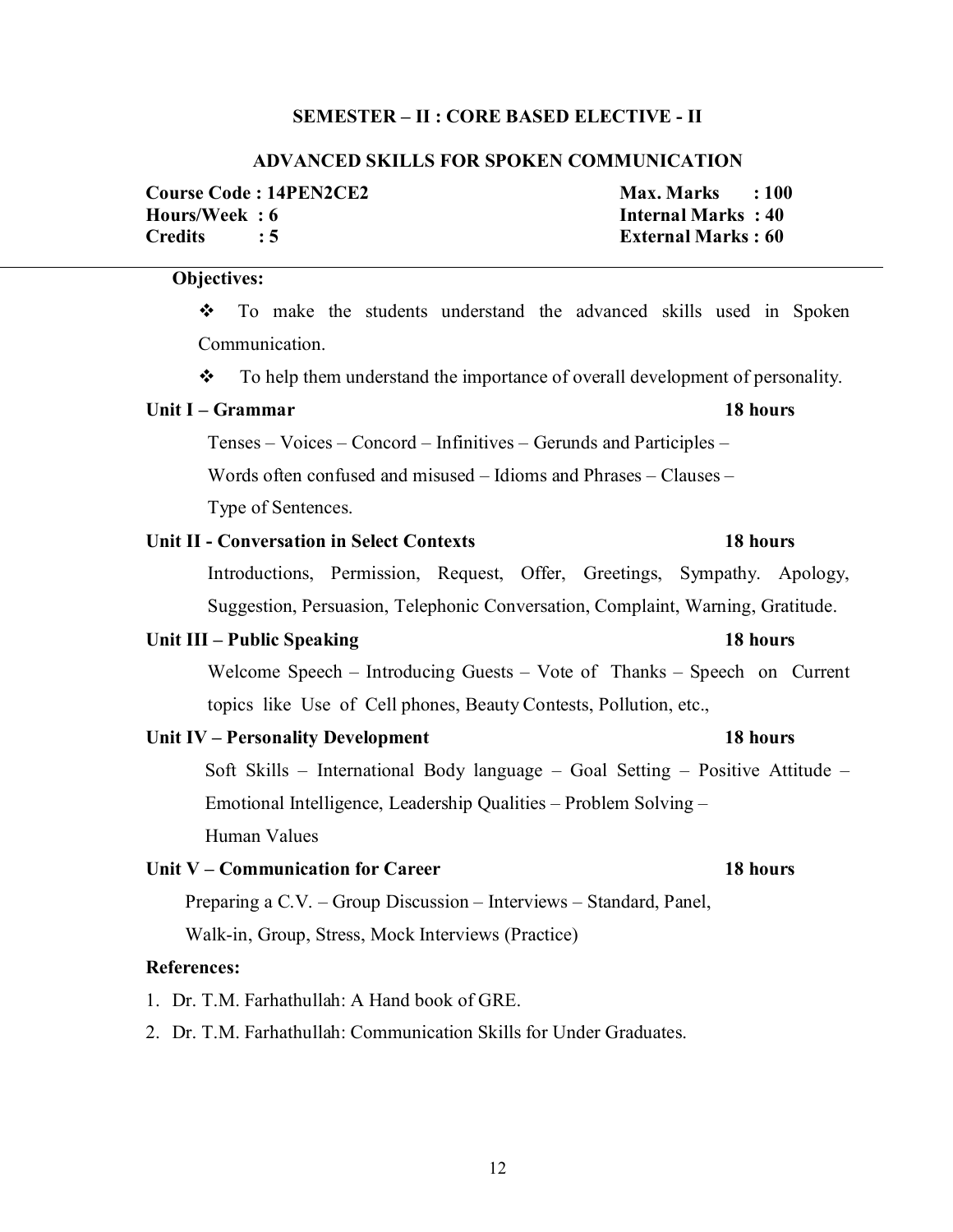**Unit IV** 

# **Unit V** 18 hours

- 1. Franz Kafka Metamorphosis
- 2. Leo Tolstoy War and Peace
- 3. Omar Khayyam The Rubaiyat

- **References:**<br>1 **Ultrich Weistein -**Comparative Literature and Literary Theory. 2. Bhatnagar - Comparative English Literature. 3. George K.M - Comparative Indian Literature. 4. Prawar S.S. - Comparative Literary Studies An Introduction (Duckworth)
	- 5. Narendra Ed. Comparative Literature (Delhi University).

### $\div$  To introduce the students to the discipline of comparative study of more than one literature.

**Objectives:** 

- \* To familiarize them with the concepts, approaches, problems and techniques of the study of comparative literature.
- $\cdot \cdot$  To acquaint them with select classics in translation.

# **Unit I** 18 hours

# Definition and theory of Comparative Literature – Scope, Methodology, Application – National Literature – Comparative Literature – French and American School.

### **Unit II** 18 hours Influence and Imitation – Epoch, Period, Generation – Thematology, Comparing works on the basis of themes - Genres, Comparing works on the basis of form.

# **SEMESTER – III - CORE - IX**

**THEORY OF COMPARATIVE LITERATURE AND** 

# **CLASSICS IN TRANSLATION**

**Course Code : 14PEN3C9 Max. Marks : 100 Hours/Week : 6 11.1 Internal Marks : 40 Internal Marks : 40 Internal Marks : 40 Internal Marks : 40 Internal Marks : 40 Internal Marks : 60 Internal Marks : 60 Internal Marks : 60 Internal Marks : 60 Internal Marks : 60 I Credits : 5 External Marks: 60**

# **Unit III** 18 hours

Literature and Society, Literature and Religion, Literature and Psychology – Comparative Literature in India

# **18 hours**

# 1. Homer **-** Iliad (Robert Fitzgerald Book I to VI) 2. Aeschylus - Agamemnon 3. A.K.Ramajunam - The Interior Landscape (Poems on Love and War)

# 13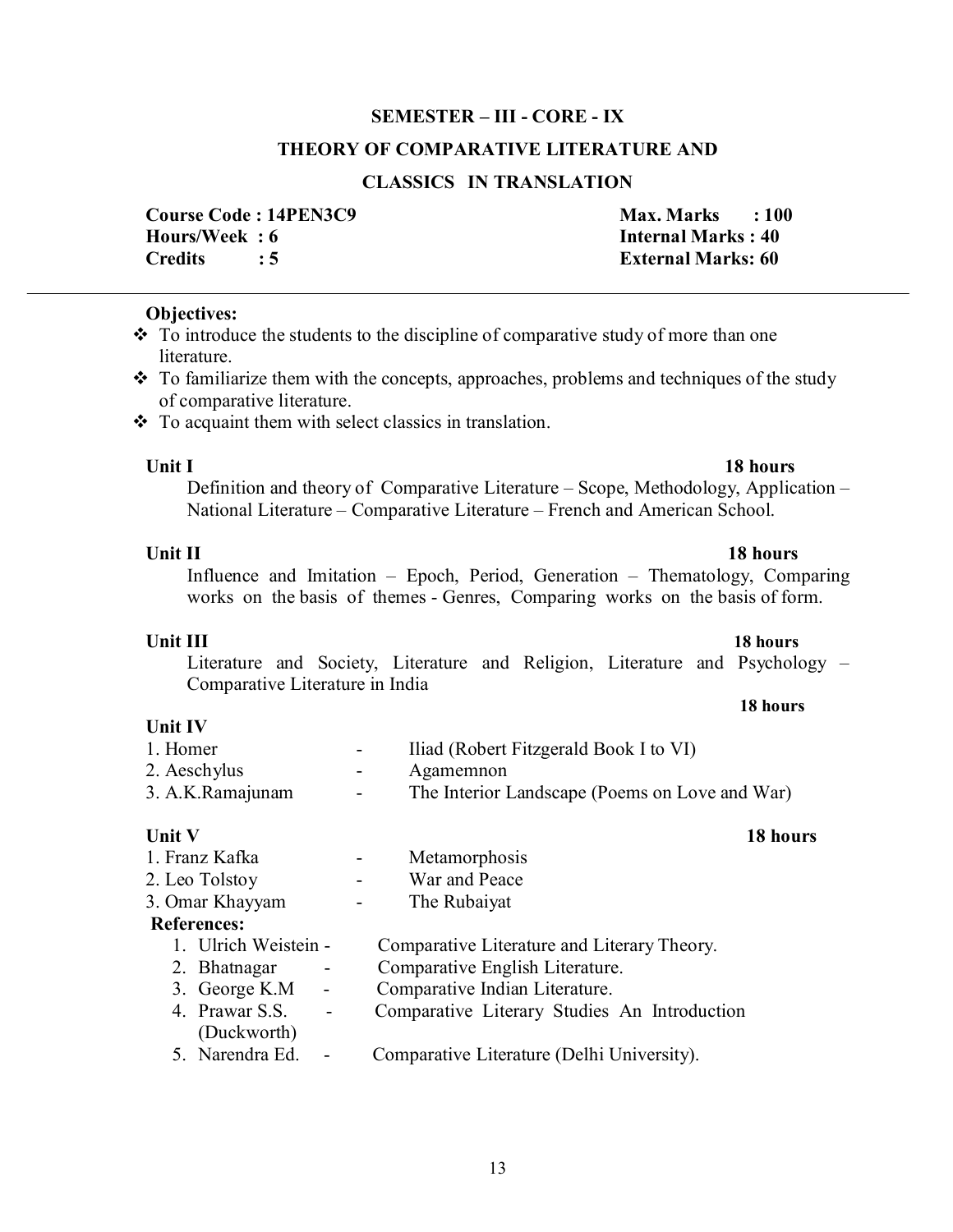### **SEMESTER – III : CORE - X**

# **POST COLONIAL LITERATURES**

|               | <b>Course Code: 14PEN3C10</b> | $Max. Marks$ : 100        |  |
|---------------|-------------------------------|---------------------------|--|
| Hours/Week: 6 |                               | <b>Internal Marks: 40</b> |  |
| Credits : 5   |                               | <b>External Marks: 60</b> |  |

# **Objectives:**

- To introduce the students to different genres of the Post Colonial Literatures.
- To make them understand that the Post Colonial Literatures can be interesting.

| Unit I (Poetry)   |                                 |                         |                               | 18 hours |
|-------------------|---------------------------------|-------------------------|-------------------------------|----------|
| 1.                | Pritish Nandy<br>$\blacksquare$ |                         | Calcutta You Must Exile me    |          |
| 2.                | Derek Walcott                   | Ruins of a Great House  |                               |          |
|                   | 3. Wole Soyinka                 | Telephonic Conversation |                               |          |
| 4.                | David Diop                      | The Vultures.           |                               |          |
| Unit II (Prose)   |                                 |                         |                               | 18 hours |
| $1 \quad$         | Chinua Achebe                   | The Novelist as Teacher |                               |          |
| 2 <sub>1</sub>    | Richard Wright                  |                         | Blue Print for Negro Writing. |          |
| 3 <sub>1</sub>    | Salman Rushdie                  |                         | Imaginary Homeland (Ch-1)     |          |
| Unit III (Drama)  |                                 |                         |                               | 18 hours |
| 1.                | Wole Soyinka<br>$\blacksquare$  | The Road                |                               |          |
| 2.                | Girish Karnad                   |                         | The Dreams of Tipu Sultan     |          |
| Unit IV (Fiction) |                                 |                         |                               | 18 hours |
| 1.                | Vidiadhar Surajprasad Naipaul   |                         | The Mimic Men                 |          |
| 2.                | Arunthathi Roy                  |                         | The God of Small Things.      |          |
|                   | Unit V (Short Stories)          |                         |                               | 18 hours |
| $1_{\ldots}$      | Lakshmi Kannan                  |                         | Muniyakka                     |          |
|                   | 2. Nadime Gardiner              |                         | The Ultimate Safari.          |          |
| 3 <sub>1</sub>    | <b>Rohinton Mistry</b>          |                         | One Sunday.                   |          |

### **References:**

1. The Heinemann Book of Contemporary Short Stories. (Ed) by Chinua Achebe. Stories from India.

2. Swimming Lessons (Ed) by Rohinton Mistry, Vintage Internationals, 1997

3. Indian Poetry in English(Ed) by Hari Mohan Prasad. Sterling Publishers Pvt ltd.1985.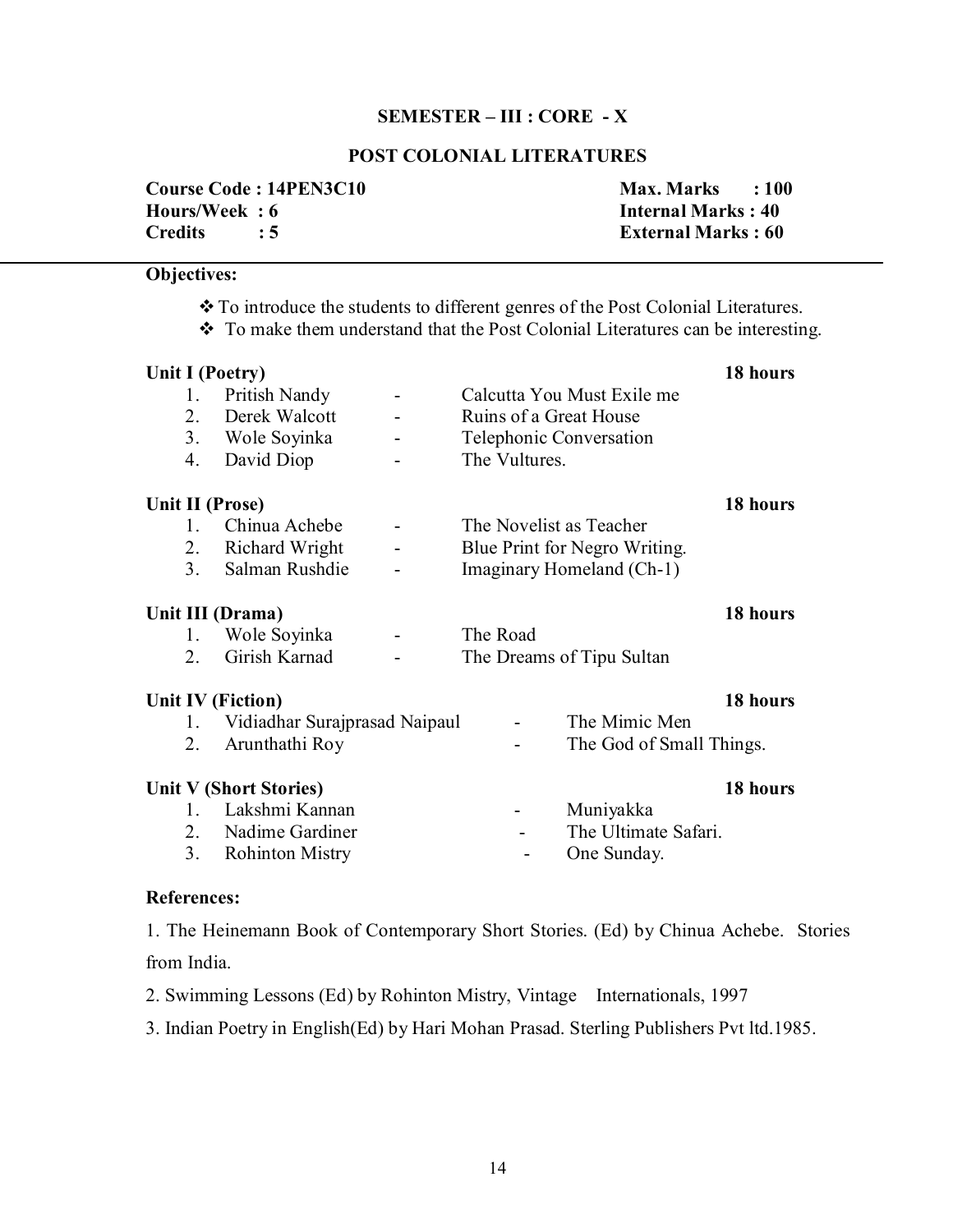### **SEMESTER – III : CORE - XI**

# **WOMEN'S WRITING IN ENGLISH**

**Course Code : 14PEN3C11** Max. Marks : 100 **Hours/Week : 6 Internal Marks : 40<br>Credits : 5 20 External Marks: 60** 

**External Marks: 60** 

# **Objectives:**

- \* To introduce the students to a different form of literary works.
- \* To make students acquire a sound knowledge in Gender Studies.

|       | <b>Unit I (Poetry)</b>     | 18 hours                                                                                                    |
|-------|----------------------------|-------------------------------------------------------------------------------------------------------------|
| (i)   | Kamala Das                 | An Introduction                                                                                             |
| (ii)  | Sylvia Plath               | Daddy                                                                                                       |
| (iii) | Genny Lin                  | Wonder Woman                                                                                                |
| (iv)  | Adrienne Rich              | Living in Sin                                                                                               |
|       | Unit II (Prose)            | 18 hours                                                                                                    |
| (1)   | Dale Spender               | Women and Literary History                                                                                  |
| (2)   | Toril Moi                  | Feminist, Feminine, Female                                                                                  |
|       | Unit III (Drama)           | 18 hours                                                                                                    |
| (1)   | Lorraine Hansbery          | A Raisin in the Sun.<br>$\ddot{\cdot}$                                                                      |
| (2)   | Uma Parameswaran           | Sita's Promise.                                                                                             |
|       | Unit IV (Short stories)    | 18 hours                                                                                                    |
| (1)   | Margaret Atwood            | <b>Rape Fantasies</b>                                                                                       |
| (2)   | Virginia Woolf             | The New Dress.                                                                                              |
|       | Unit V (Novel)             | 18 hours                                                                                                    |
| (1)   | <b>Charlotte Bronte</b>    | Jane Eyre                                                                                                   |
| (2)   | Githa Hariharan            | Thousand Faces of Night                                                                                     |
|       | <b>References:</b>         |                                                                                                             |
| 1.    | Literature:<br>Women<br>in | Life<br>through<br>Stories, Poems<br><b>Stages</b><br>Plays.<br>and<br>Sandra Eagleton (ed.) Prentice Hall. |

2. The Feminist Reader  $(2<sup>nd</sup> Ed.)$  Catherine Belsey (Ed) Macmillan.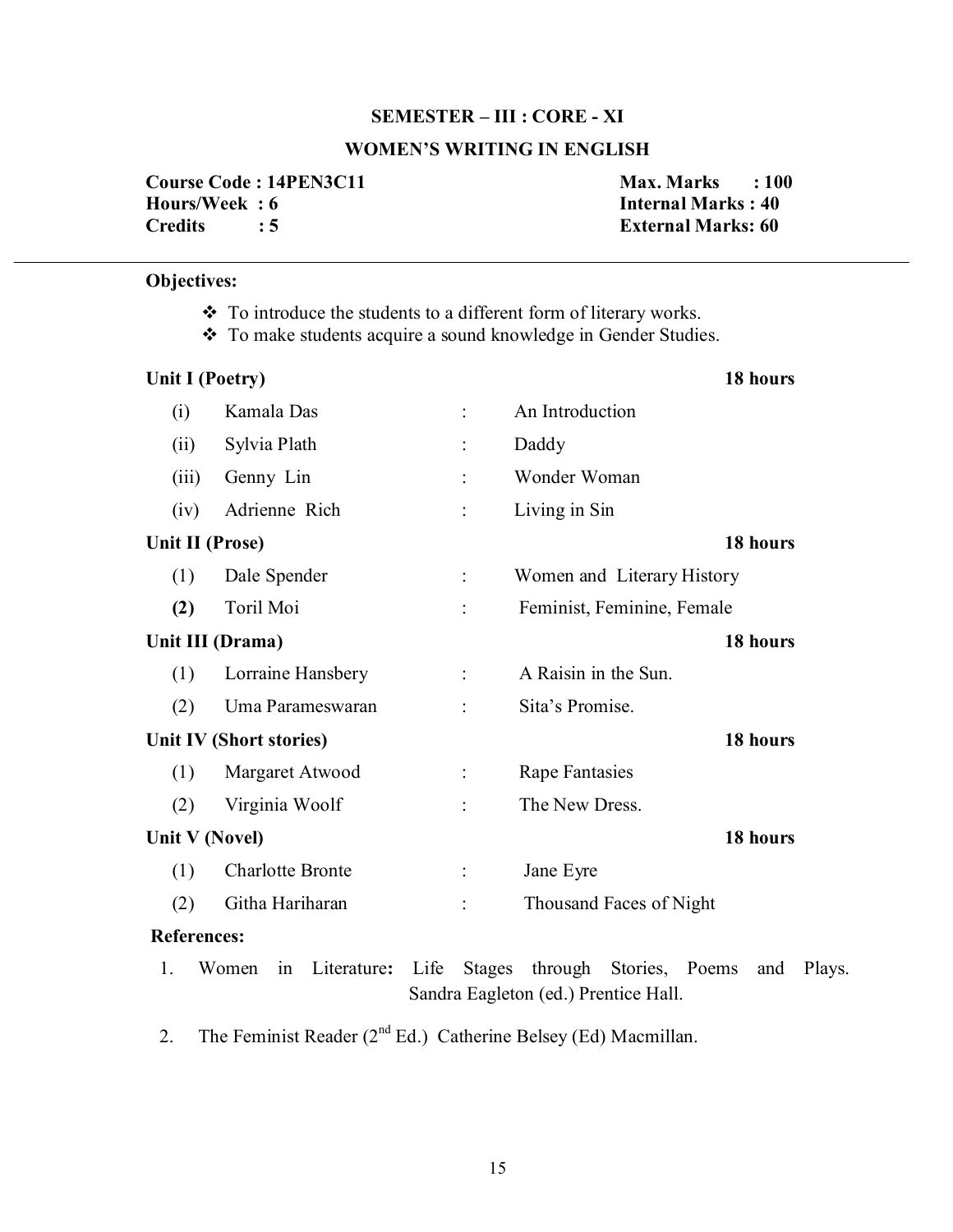# **SEMESTER – III : CORE – XII**

# **ENGLISH LANGUAGE TEACHING**

**Course Code : 14PEN3C12** Max. Marks : 100 **Hours/Week : 6 Internal Marks : 40 Credits : 5 External Marks: 60** 

# **Objectives:**

 To familiarize the students with the various aspects of language teaching in general and teaching of English in India in particular.

 $\div$  To make them understand the relevance of the theories of the process of learning to language teaching.

• To help them understand the importance of contrastive linguistic studies to language teaching.

 $\bullet$  To introduce them to the concept of remedial teaching and bridge course.

• To equip the students to teach English at the tertiary level. Practical work is an important part of this course.

- 1. A Brief History of English Language Teaching in India
- 2. The Role of English in India Past and Present
- 3. The State of English Language Teaching in India Problems and Possible solutions

# **Unit II** 18 hours

- 1. Approaches and Methods in Language Teaching Their Merits and Demerits: Grammar Translation Method, Direct Method, Structural - Situational Approach, Audio – Lingual Method, Communicative Language Teaching.
- 2. Introduction to some Alternative Approaches and Methods Total Physical Response, The Silent Way, Communicative Language Learning, Suggestopedia

# **Unit I** 18 hours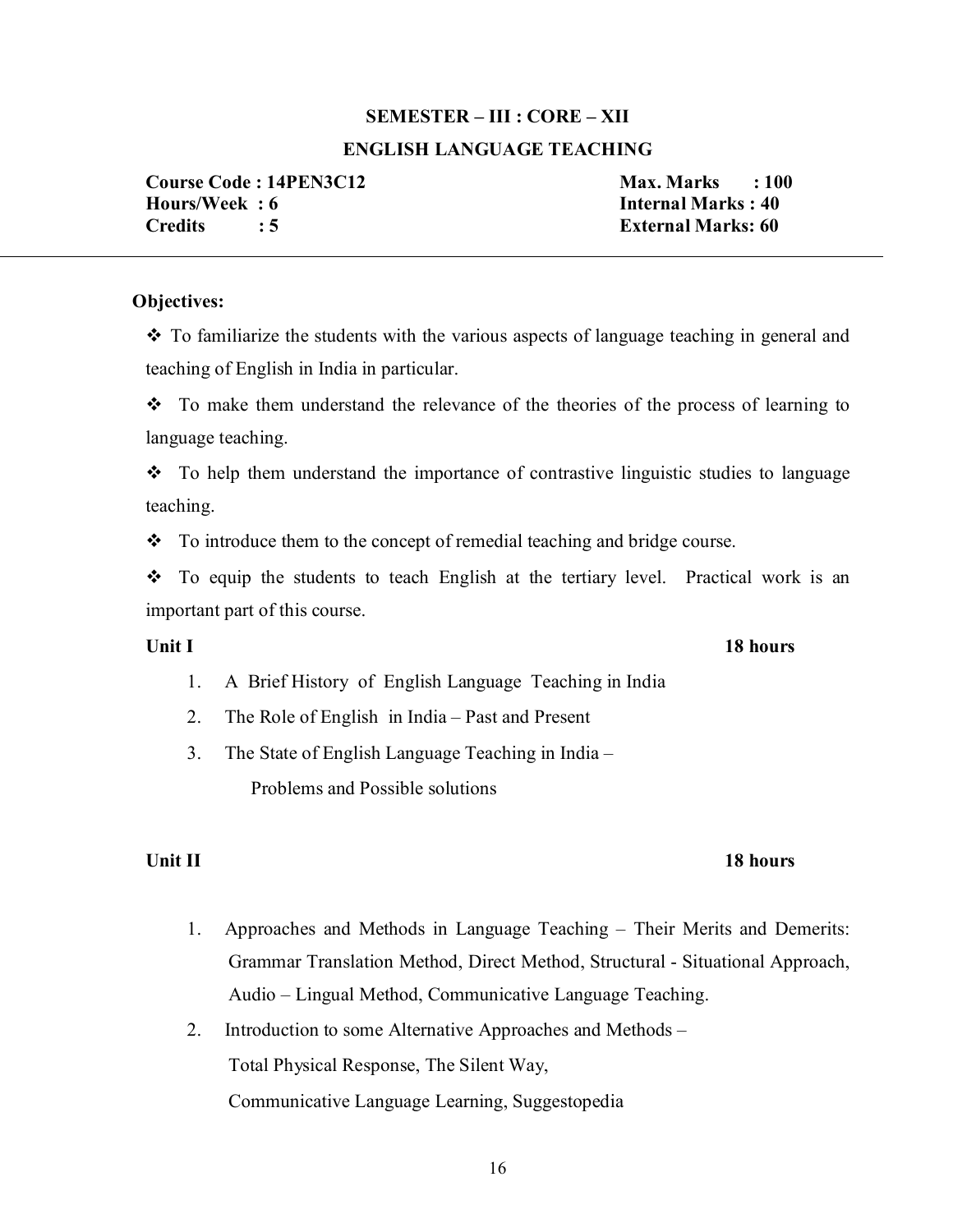- 1. Theories of Learning and their relevance to Language Teaching: Cognitive, Behaviourist.
- 2. Learning and Acquisition.

# **Unit IV** 18 hours

- 1. Contrastive Linguistic Studies Error Analysis.
- 2. Remedial Teaching, Bridge Course.

- 1. The Use of Literary Texts for Language Teaching.
- 2. The Teaching of Literature The Use of Computers,

The Internet and the Mobile phone in English Language Teaching.

# **Prescribed Books:**

- 1. Krishnaswamy & Sriraman.: Teaching of English in India (T.R. Publication)
- 2. Pit Corder: Introducing Applied Linguistics (Part III), Penguin Educational Publication.
- 3. Introduction to English Language Teaching Vol. III, CIEFL (OUP)
- 4. Jack C. Richards & Theodore S. Rodgers: Approaches and methods in Language Teaching (CUP)
- 5. Internet for ELT classrooms. Oxford University Publication

**Unit III** 18 hours

# **Unit V** 18 hours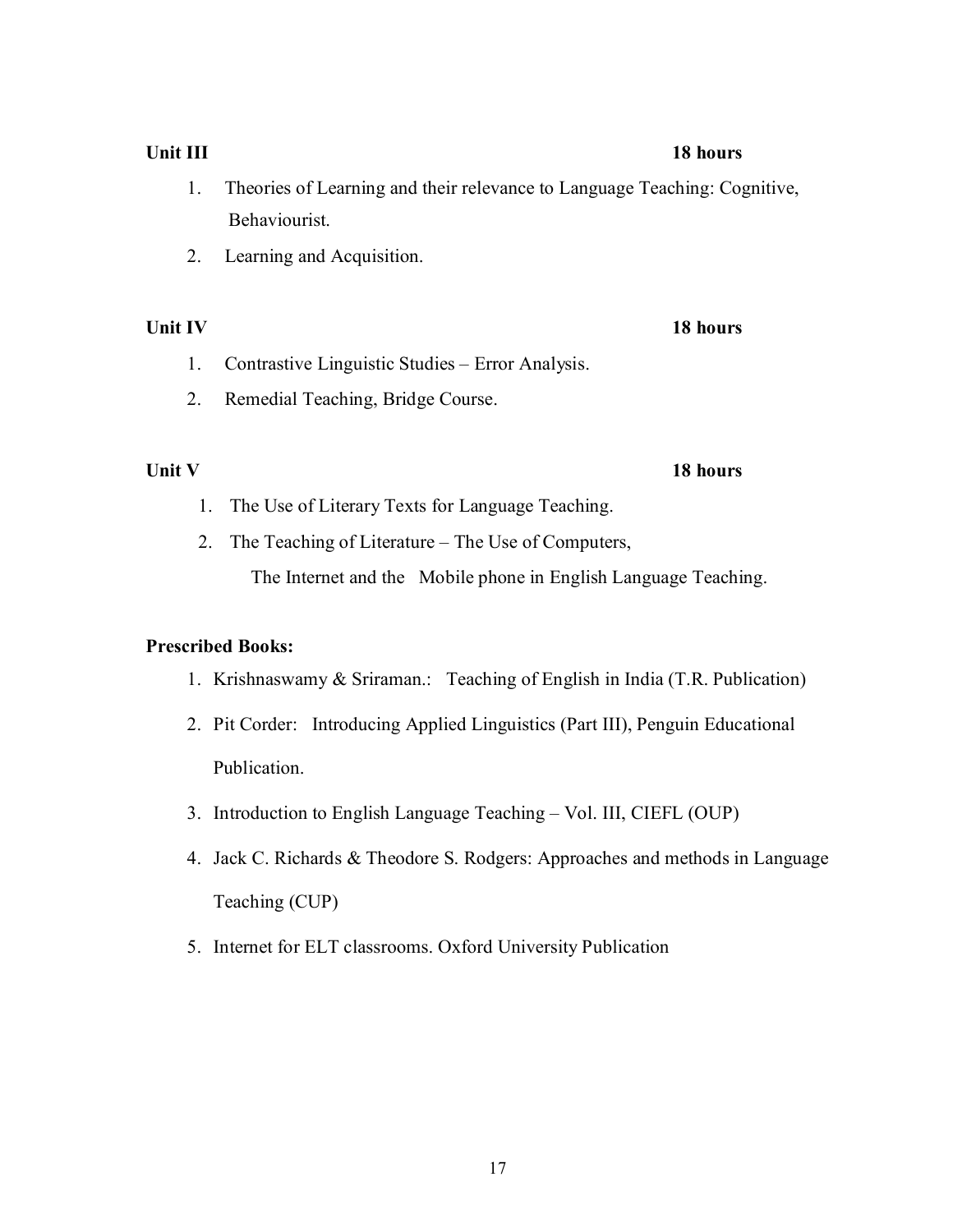# **SEMESTER – III : CORE BASED ELECTIVE - III**

### **ENGLISH LITERATURE FOR COMPETITIVE EXAMINATIONS**

|                         | <b>Course Code: 14PEN3CE3</b> | $Max. Marks$ : 100        |  |
|-------------------------|-------------------------------|---------------------------|--|
| Hours/Week: 6           |                               | <b>Internal Marks: 40</b> |  |
| $C$ redits $\qquad$ : 5 |                               | <b>External Marks: 60</b> |  |

# **Objectives:**

\* To introduce the students into the area of competitive examinations.

 $\cdot \cdot$  To help the students to prepare for competitive examinations with special reference to NET and SET examinations and also help students to prepare for various competitive examinations held by State and Central agencies like UPSC,

Staff Selection and State Public Service Commission.

| Unit I                                                                            | 18 hours |
|-----------------------------------------------------------------------------------|----------|
| 1. The Period up to Chaucer                                                       |          |
| 2. The Age of Shakespeare                                                         |          |
| Unit II                                                                           | 18 hours |
| 1. Jacobean to Restoration Period                                                 |          |
| 2. The Augustan Age                                                               |          |
| Unit III                                                                          | 18 hours |
| 1. The Romantic Period                                                            |          |
| 2. The Victorian Period                                                           |          |
| Unit IV                                                                           | 18 hours |
| 1. The Modern Age                                                                 |          |
| 2. American, Indo – Anglian and Other Non – British Literature                    |          |
| Unit V                                                                            | 18 hours |
| 1. Literary Theory and Criticism                                                  |          |
| 2. Rhetoric and Prosody                                                           |          |
| <b>Prescribed Book:</b>                                                           |          |
| Upkar's UGC NET/JRF/SLET English Literature Paper II(From Pre – Chaucerian Age to |          |

the Present Day) by Dr. B.B. Jain, Upkar Prakashan, Agra.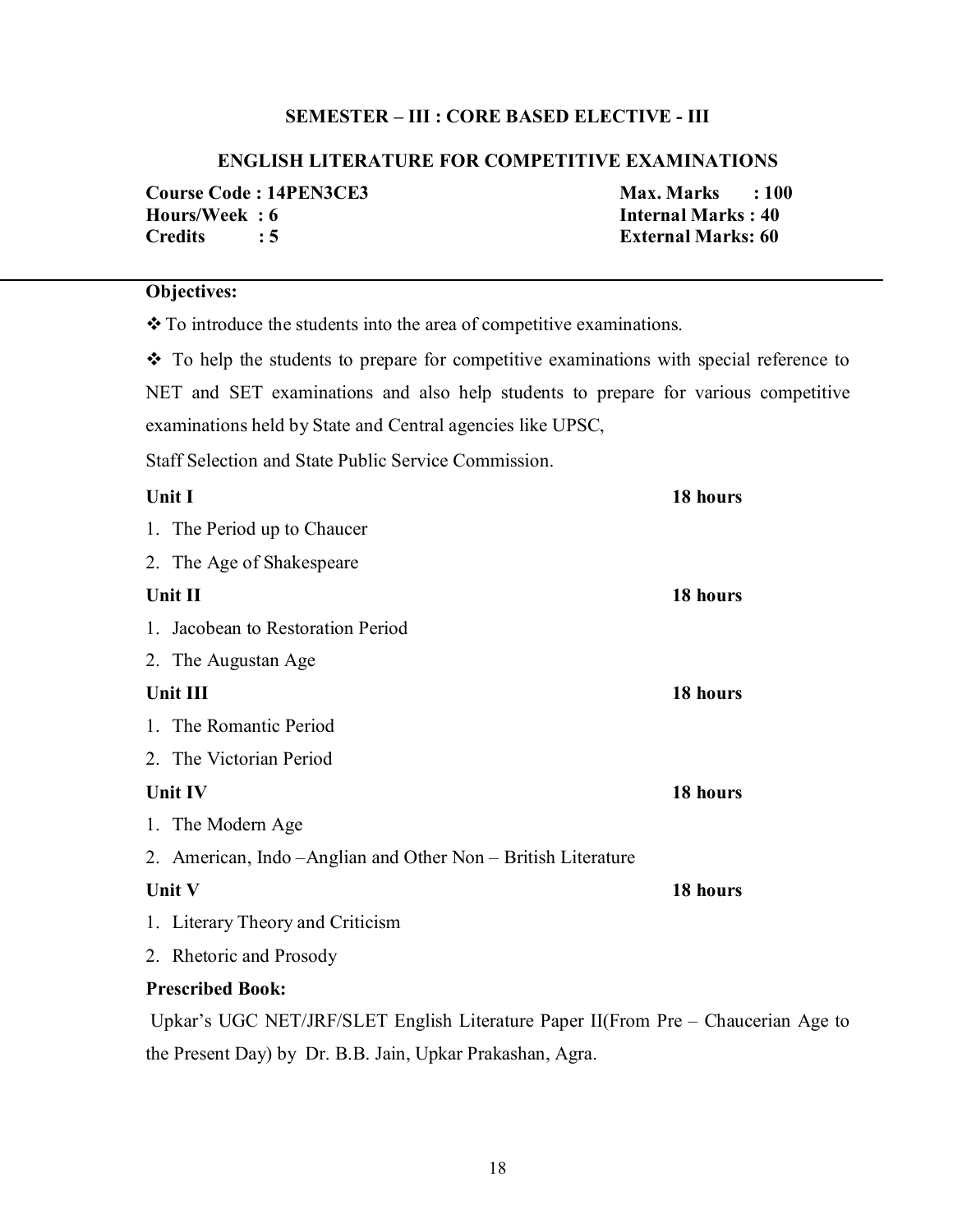### **SEMESTER – III : EXTRA CREDIT - I**

### **HUMAN RESOURCE LITERATURE IN ENGLISH**

**Course Code : 14PEN3EC1 Max. Marks : 100 Hours/Week : - Internal Marks : - Credits : - External Marks: -**

### **Objectives:**

• To help them understand the importance of Human values.

**-------------------------------------------------------------------------------------------------------**

 $\bullet$  To realize them to learn the human values and follow the same in their life.

### **Unit I Prose**

- 1. Arnold Joseph Toynbee Hopes and Expectations for the Younger Generation.
- 2. William Slim What is Courage?

(From Voices and Vision. Ed. D.K.Samantaray and Kalidas Misra)

### **Unit II Poetry**

| 1. Rudyard Kipling   |                     |
|----------------------|---------------------|
| 2. Wystan Hugh Auden | The Unknown Citizen |

## **Unit III One Act Plays**

- 1. Norman Mcnell The Bishop's Candlestick
- 2. Lawrence Housman Brother Wolf

### **Unit IV Short Stories**

1. Archibald Joseph Cronin - The Two Gentlemen of Verona 2. Leo Tolstoy - The Three Hermits

# **Unit V Fiction**

Ernest Hemingway - The Old Man and the Sea.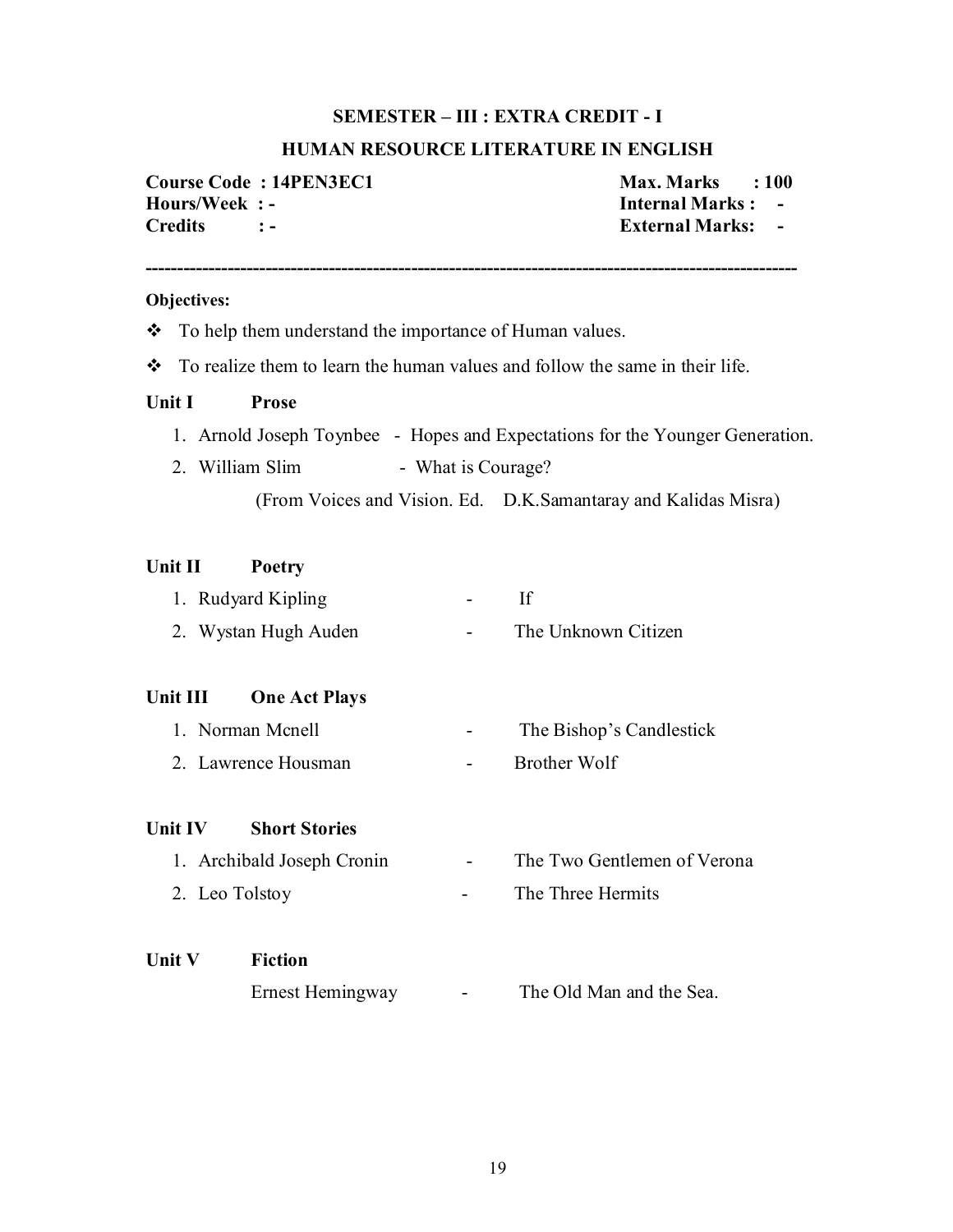# **SEMESTER –IV : CORE - XIII**

## **RHETORIC AND RESEARCH METHODOLOGY**

**Course Code : 14PEN4C13 Max. Marks : 100 Hours/Week : 6 Internal Marks : 40 Credits : 5 External Marks: 60**

### **Objectives:**

- 1. To introduce the students to the areas of research and its methodology.
- 2. To make them understand the different kinds of discourse, the fundamental of research, collection of material style and mechanics of a thesis.

### **Unit I Rhetoric 18 hours**

**(i)** Definition & Description

- **(ii)** Characteristics of Composition
	- (1) Unity
	- (2) Coherence
	- (3) Emphasis
- **(iii)** Four kinds of Discourse
	- (1) Expository
	- (2) Argumentative
	- (3) Descriptive
	- (4) Narrative

### **Unit II Research Methodology 18 hours**

The Fundamentals of Research

# Unit III Collection of Material 18 hours

(1)Data Collection - Primary and Secondary Sources.

Library and Electronic Sources.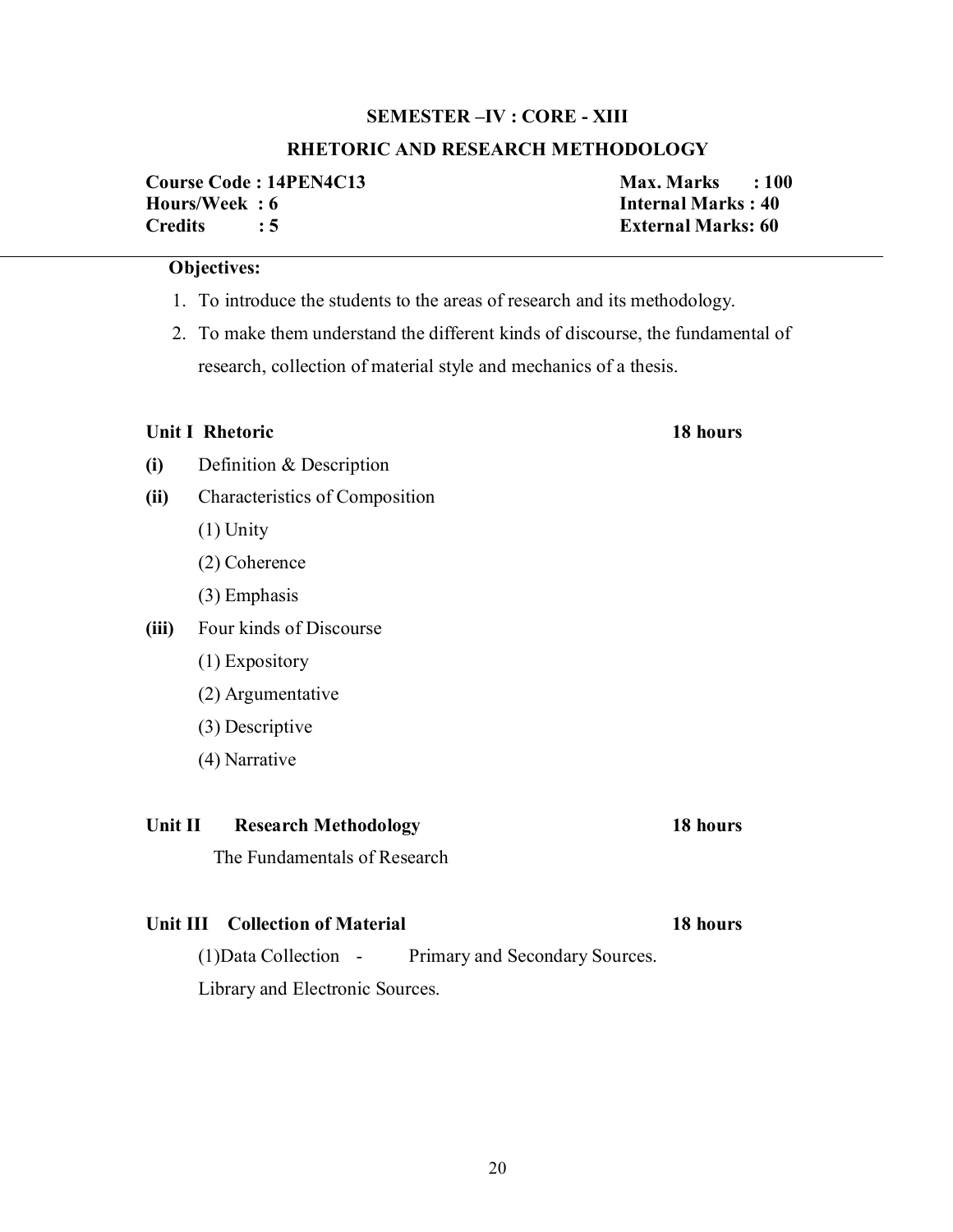| 18 hours<br>Unit IV – Style |                              |   |                               |          |  |
|-----------------------------|------------------------------|---|-------------------------------|----------|--|
|                             | $(2)$ Format                 |   |                               |          |  |
|                             | $(3)$ Style                  |   |                               |          |  |
|                             |                              |   |                               |          |  |
|                             | Unit V Mechanics of a Thesis |   |                               | 18 hours |  |
| (1)                         | Out Lining and Note Making   |   |                               |          |  |
| (2)                         | First Draft to Final Draft   |   |                               |          |  |
| (3)                         | Parenthetical Documentation  |   |                               |          |  |
| (4)                         | Works cited                  |   |                               |          |  |
|                             | (5) Proof Correction         |   |                               |          |  |
| <b>Prescribed Book:</b>     |                              |   |                               |          |  |
| 1.                          | MLA Handbook (Latest) -      |   | Joseph Gibaldi.               |          |  |
| <b>References:</b>          |                              |   |                               |          |  |
| $\mathbf{1}$ .              | Parsons C.J.                 |   | Thesis Writings               |          |  |
| $2_{-}$                     | Anderson et.al               | - | Thesis $&$ Assignment writing |          |  |
| 3 <sub>1</sub>              | Brooks & Warren              | ۰ | Modern Rhetoric               |          |  |
| $\overline{4}$ .            | <b>Holt Guide</b>            |   |                               |          |  |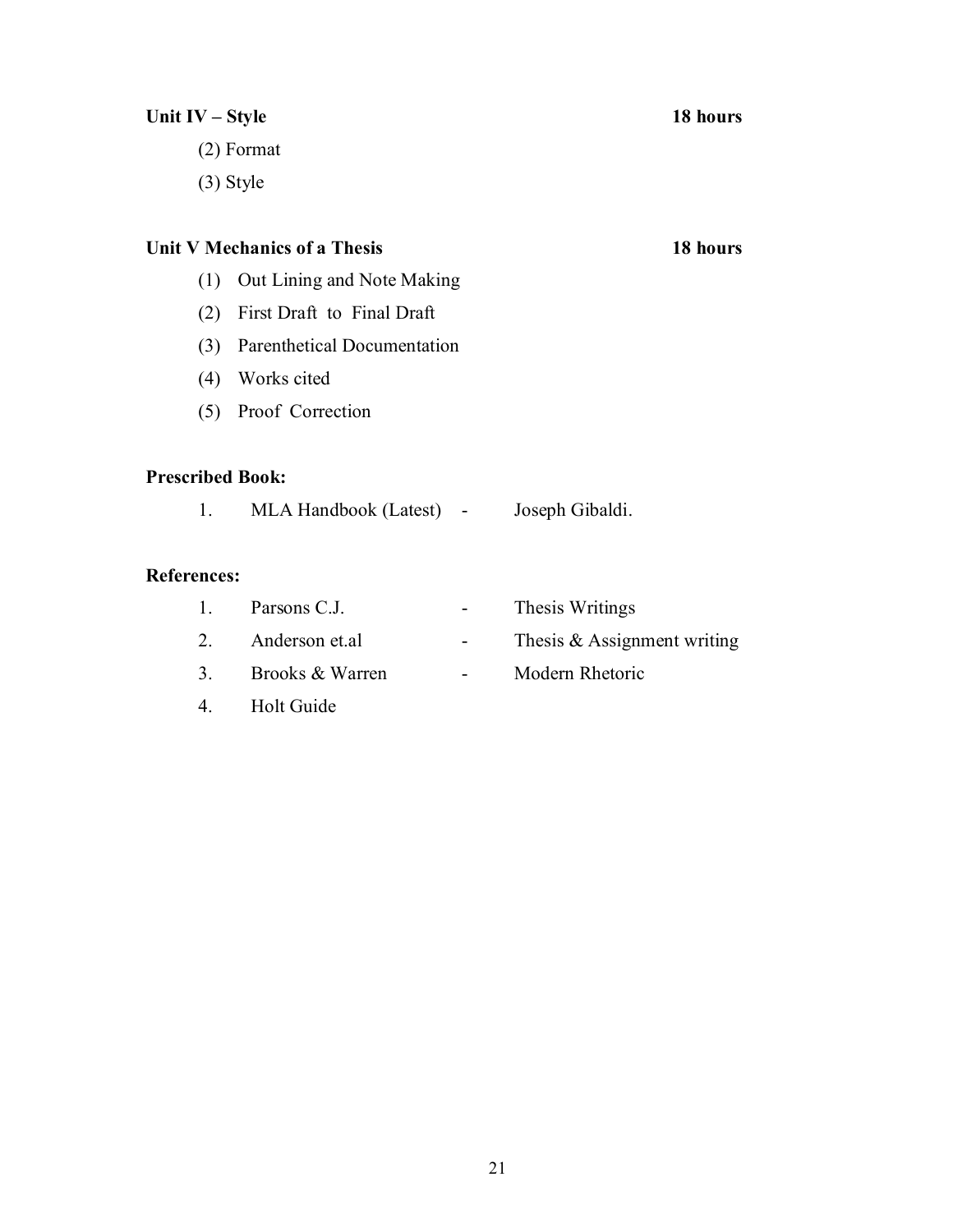# **SEMESTER – IV- CORE - XIV**

# **LITERARY CRITICISM**

|                | Course Code: 14PEN4C14 |
|----------------|------------------------|
| Hours/Week: 6  |                        |
| <b>Credits</b> | : 5                    |

**Course Code : 14PEN4C14 Max. Marks : 100 Internal Marks : 40 External Marks: 60** 

| <b>Objectives:</b>                                       |                                                                           |                                                                        |          |  |  |
|----------------------------------------------------------|---------------------------------------------------------------------------|------------------------------------------------------------------------|----------|--|--|
| $\frac{1}{2}$                                            |                                                                           | To provide students with information on the current literary theories. |          |  |  |
| ❖                                                        | To familiarize the students with the works of significant modern critics. |                                                                        |          |  |  |
| ❖<br>To acquaint them with important critical movements. |                                                                           |                                                                        |          |  |  |
| ❖                                                        |                                                                           | To enable them to understand the present day literary criticism.       |          |  |  |
|                                                          |                                                                           |                                                                        |          |  |  |
| <b>Unit I</b>                                            |                                                                           |                                                                        | 18 hours |  |  |
| 1. John Crowe Ransom                                     |                                                                           | Criticism Inc.                                                         |          |  |  |
| 2. Cleanth Brooks                                        |                                                                           | The Language of Paradox                                                |          |  |  |
|                                                          |                                                                           |                                                                        |          |  |  |
| Unit II                                                  |                                                                           |                                                                        | 18 hours |  |  |
| 1. Carl Jung                                             |                                                                           | Psychology and Literature                                              |          |  |  |
| 2. Northrop Frye                                         |                                                                           | The Archetypes of Literature                                           |          |  |  |
|                                                          |                                                                           |                                                                        |          |  |  |
| Unit III                                                 |                                                                           |                                                                        | 18 hours |  |  |
| 1. George Lukacs                                         |                                                                           | The Ideology of Modernism                                              |          |  |  |
| 2. Raymond Williams                                      |                                                                           | Realism and the Contemporary Novel                                     |          |  |  |
|                                                          |                                                                           |                                                                        |          |  |  |
| <b>Unit IV</b>                                           |                                                                           |                                                                        | 18 hours |  |  |
| 1. Roland Barthes                                        | $\qquad \qquad \blacksquare$                                              | Criticism as Language                                                  |          |  |  |
| 2. Wayne Clayson Booth                                   |                                                                           | From the Rhetoric of Fiction                                           |          |  |  |
|                                                          |                                                                           | (Sethuraman Vol. II)                                                   |          |  |  |
| Unit V<br>18 hours                                       |                                                                           |                                                                        |          |  |  |
| 1. Sigmund Freud                                         |                                                                           | Creative Writers and Daydreaming                                       |          |  |  |
| 2. Elaine Showalter                                      |                                                                           | Towards a Feminist Poetics.                                            |          |  |  |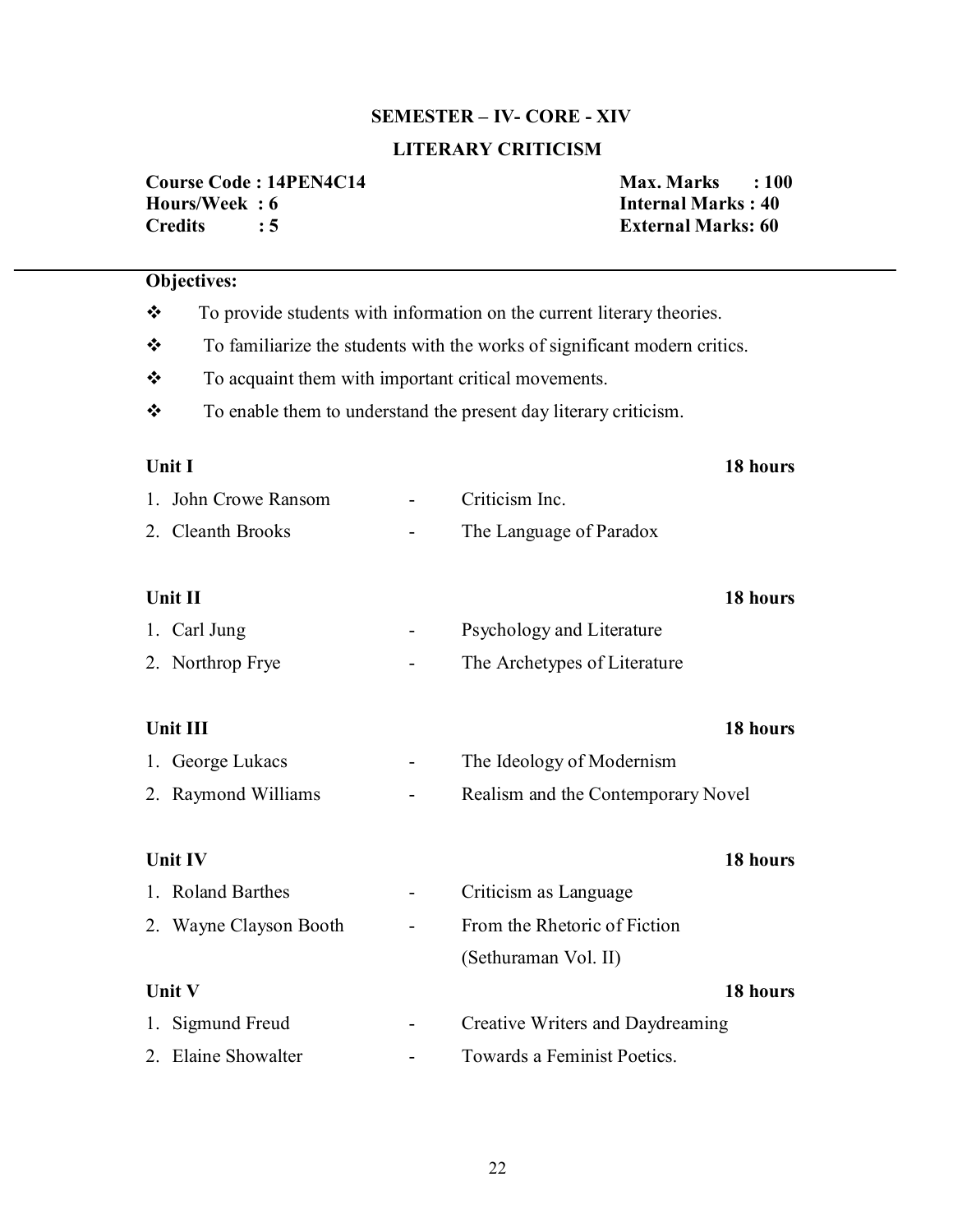# **SEMESTER - IV : EXTRA CREDIT – II**

# **SCIENCE FICTION**

**Course Code : 14PEN4EC2** Max.Marks : 100<br> **Hours/Week : - Max.Marks : 100 Hours/Week : - Internal Marks : -** 

**External Marks: -**

| <b>Objectives:</b>                                                                                                                                    |                            |  |  |  |  |  |
|-------------------------------------------------------------------------------------------------------------------------------------------------------|----------------------------|--|--|--|--|--|
| ❖ To familiarize the students with the works of significant science fictions.<br>❖ To make them understand the interesting facts of science fictions. |                            |  |  |  |  |  |
| <b>Unit I (Short Stories)</b>                                                                                                                         |                            |  |  |  |  |  |
| Isaac Asimov                                                                                                                                          | Robbie                     |  |  |  |  |  |
|                                                                                                                                                       | Somebody                   |  |  |  |  |  |
| <b>Unit II (Short Stories)</b>                                                                                                                        |                            |  |  |  |  |  |
| Arthur C. Clarke                                                                                                                                      | If I forgot thee O 'Earth' |  |  |  |  |  |
|                                                                                                                                                       | The Star                   |  |  |  |  |  |
| <b>Unit III (Fiction)</b>                                                                                                                             |                            |  |  |  |  |  |
| H.G. Wells                                                                                                                                            | The Time Machine           |  |  |  |  |  |
| <b>Unit IV (Fiction)</b>                                                                                                                              |                            |  |  |  |  |  |
| Stephen Baxter                                                                                                                                        | The Time Ships             |  |  |  |  |  |
| Unit V (Fiction)                                                                                                                                      |                            |  |  |  |  |  |
| Aldous Huxley                                                                                                                                         | Brave New World.           |  |  |  |  |  |